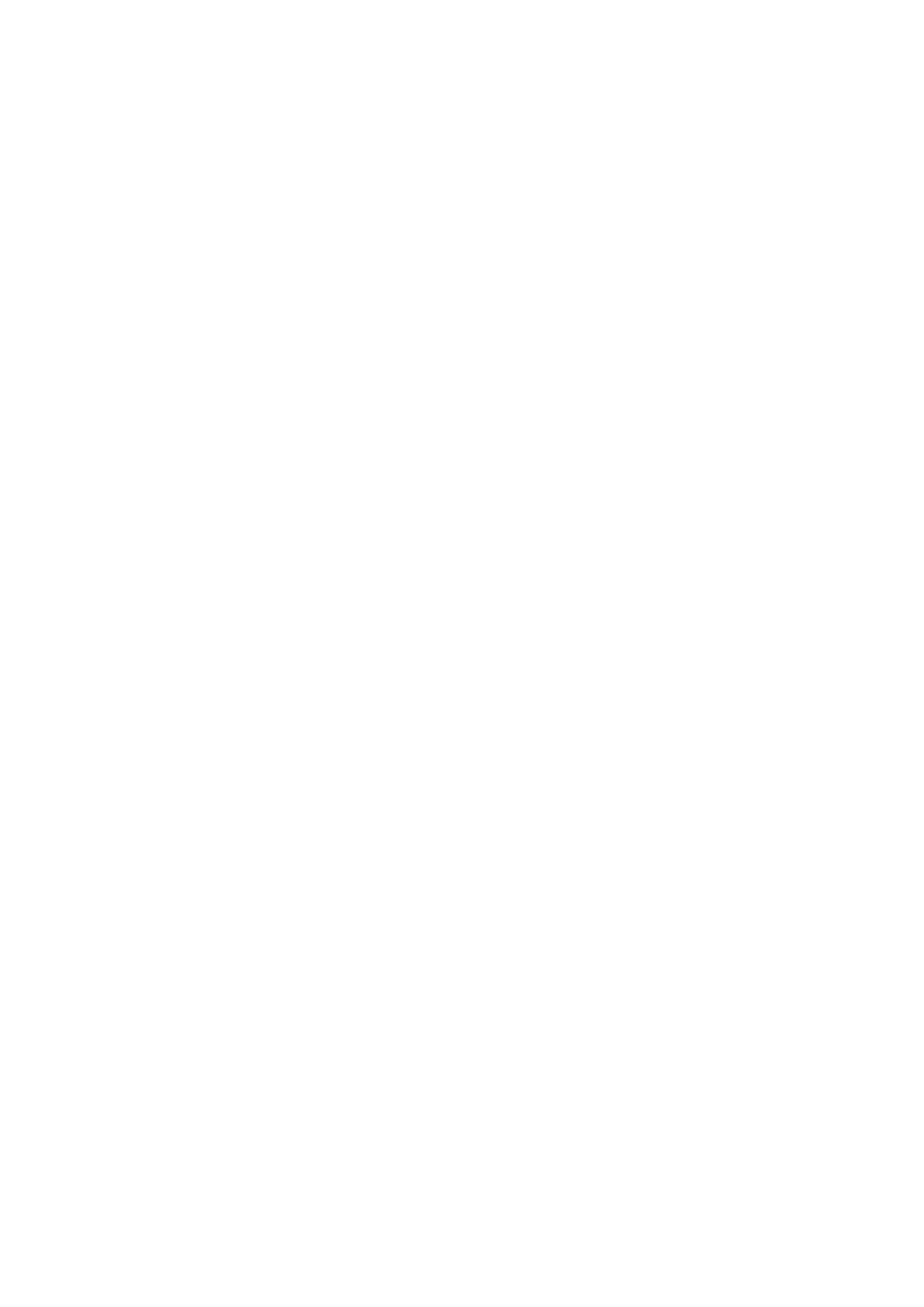# **Steiner Academy Hereford**

# **Safeguarding and Child Protection Policy**



### 1. **Context**

- 1.1 OFSTED guidance states that "Safeguarding is not just about protecting children from deliberate harm. It includes a wide range of issues relating to pupil's welfare, health and safety." (Briefing for Section 5 Inspectors on Safeguarding Children, Ofsted April 2015).
- 1.2 The term 'children' refers to everyone under the age of 18.
- 1.3 The school recognises the importance of fostering a culture and environment within the school that helps children to feel safe, secure and respected and encourages them to talk openly and enables them to feel confident that they will be listened to. Everyone directly connected with the school - staff, governors, parents and pupils - has a role to play in making it safe and secure.
- 1.4 We also recognise the importance of contextualised safeguarding and the impact of extrafamilial harm on a pupil. We recognise that violence and abuse can happen in many different social and cultural contexts and that pupils are at risk of localised trends such as sexual exploitation, county lines, online activity or youth violence. We aim to work proactively and collaboratively with other schools and agencies to address this.
- 1.5 We also recognise that children who are abused or witness violence are likely to have low selfesteem and sense of self-worth. They may feel helplessness, humiliation and some sense of blame. Our school may be the only stable, secure and predictable element in their lives.

### 2. **Documents, sources of information**

- 2.1 This policy takes into consideration and reflects all key aspects of the following documents:
	- DfE Keeping Children Safe in Education 2021
	- [HM Government: Working Together](https://assets.publishing.service.gov.uk/government/uploads/system/uploads/attachment_data/file/729914/Working_Together_to_Safeguard_Children-2018.pdf) to Safeguard Children 2018
	- [HM Government: What to do if you are worried a child is being abused](https://www.gov.uk/government/publications/what-to-do-if-youre-worried-a-child-is-being-abused--2)
	- [HM Government: Information sharing](https://www.gov.uk/government/uploads/system/uploads/attachment_data/file/419628/Information_sharing_advice_safeguarding_practitioners.pdf)
	- [HM Government: Disqualification under the Childcare Act 2006](https://www.gov.uk/government/uploads/system/uploads/attachment_data/file/528473/Disqualification_under_the_childcare_act_June2016.pdf)
	- [The Prevent duty: Departmental advice for schools and childcare providers \(DfE July](https://www.gov.uk/government/uploads/system/uploads/attachment_data/file/439598/prevent-duty-departmental-advice-v6.pdf)  [202](https://www.gov.uk/government/uploads/system/uploads/attachment_data/file/439598/prevent-duty-departmental-advice-v6.pdf)1)
	- Sexual violence and sexual harassment between children in schools and colleges (DfE July 2021)

### 3. **Aims**

3.1 The overarching aim of this policy is to ensure that all the pupils are safe whilst in the school's care, whether on the school premises or elsewhere and so to always promote and protect their welfare and safety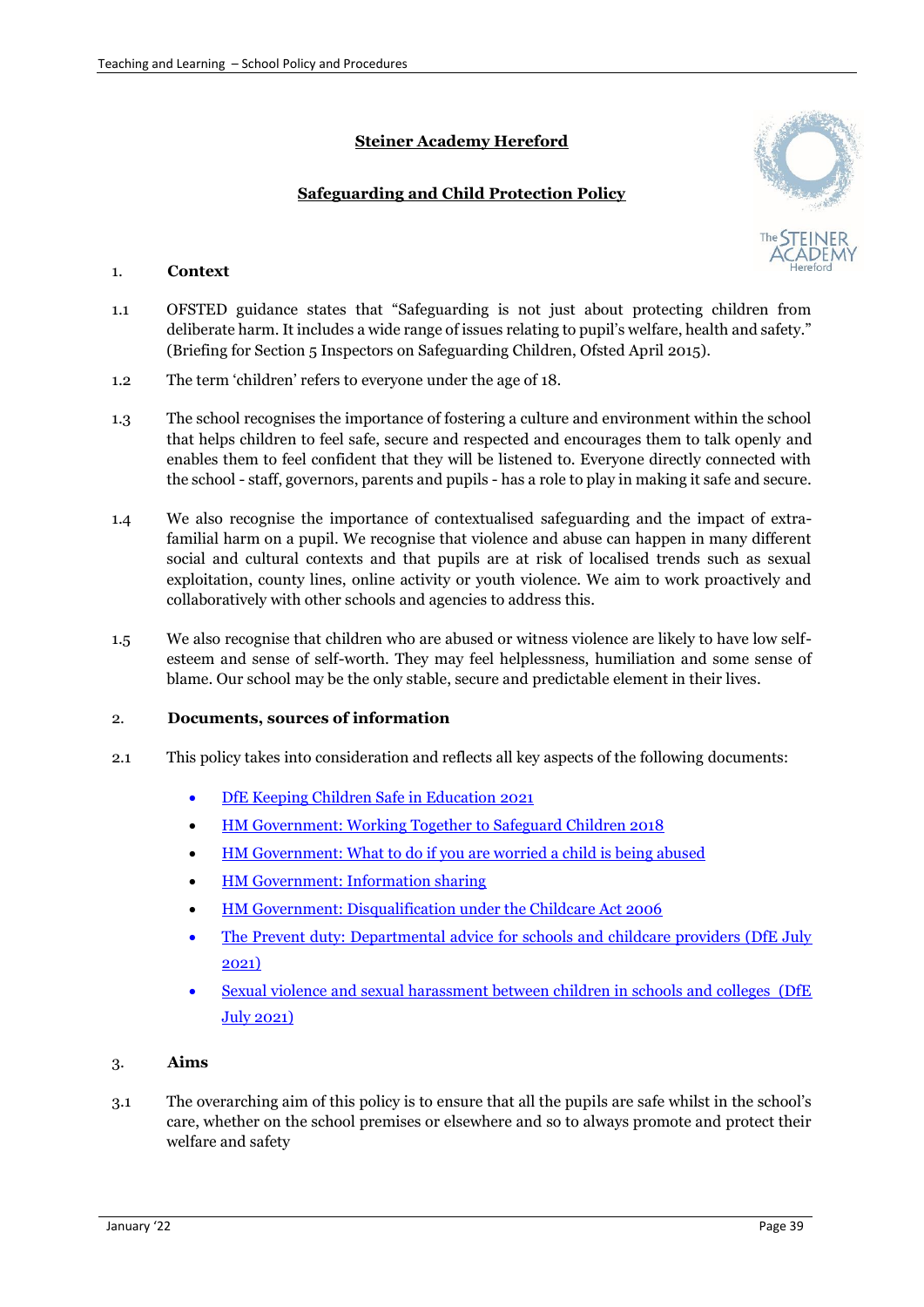- 3.2 To this end, the policy aims to:
	- ensure that safeguarding is a priority in the recruitment and training of staff
	- ensure awareness of individual staff responsibilities in identifying, reporting and dealing with possible child protection concerns
	- provide a context for a systematic means of monitoring, recording and reporting concerns
	- provide guidance on recognising and dealing with suspected child abuse
	- provide a framework for inter-agency communication and effective liaison
	- identify strategies and interventions to support children at risk.

### 4. **Key Personnel**

4.1 Persons responsible for key safeguarding roles.

| <b>Key Personnel</b>                             | <b>Name</b>                                           |
|--------------------------------------------------|-------------------------------------------------------|
| Designated Safeguarding Lead (DSL)               | Wendy Lane                                            |
| Deputy DSL                                       | Carol Kirk                                            |
| <b>Safeguarding Governor</b>                     | Claire Dawson                                         |
| Designated staff for looked after and previously | Carol Kirk                                            |
| looked after children                            |                                                       |
| Prevent duty                                     | Wendy Lane                                            |
|                                                  | Where there is URGENT and IMMEDIATE concern           |
|                                                  | for the safety and welfare of a child or young person |
|                                                  | regarding radicalisation ring 101                     |
| Designated Safeguarding Staff                    | Kate Andrews, Julie Whitfield, Carolyn Bond,          |
|                                                  | David Mace,                                           |
| E Safety Lead                                    | Richard Thadchanamoorthy                              |

### 5. **Our Commitment**

- 5.1 We are committed to promoting the welfare and safety of all pupils through the following:
	- Maintaining children's welfare and safety as our paramount concern
	- Ensuring the content of the curriculum includes social and emotional aspects of learning
	- Ensuring that child protection is included in the curriculum to help children stay safe, recognise when they don't feel safe and identify who they can talk to
	- Providing suitable support and guidance so that pupils have a range of appropriate adults to approach if they are in a difficult situation
	- Promoting a positive, supportive, neutral and secure environment where pupils can develop a sense of being valued and heard in their own right
	- Ensuring all steps are taken to maintain site security and pupils' physical safety
	- Working with parents to build an understanding of the school's responsibility to ensure the welfare of all children including the need for referral to other agencies in some situations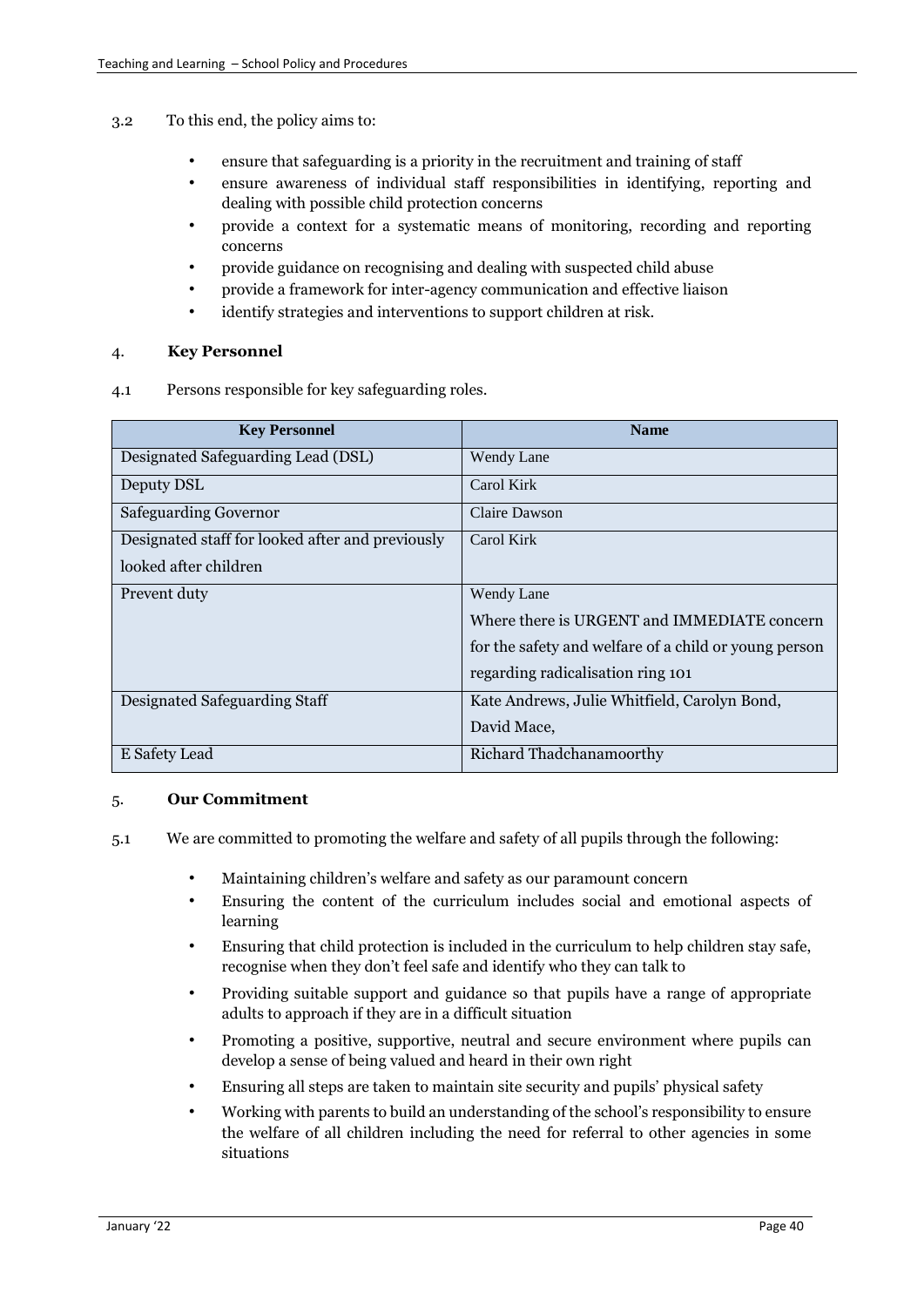- Ensuring all staff are able to recognise the signs and symptoms of abuse and are aware of the school's procedures and lines of communication
- Monitoring pupils who have been identified as having welfare or protection concerns and keeping confidential records which are stored securely and shared with other professionals where appropriate
- Developing effective and supportive liaison with other agencies
- 5.2 We are also committed to ensuring that all the necessary steps are taken to ensure that staff and volunteers are safe to work with our pupils and have the welfare and protection of children as the highest priority. We follow safe recruitment processes outlined within the DfE Keeping Children Safe in Education 2021 Guidance (KCSIE 2021), including accurate maintenance of the Single Central Record and an application, vetting and recruitment process which places safeguarding at its centre, regardless of whether it is an employee or voluntary role.

# 6. **Safer Recruitment**

- 6.1 The school acknowledges that we have a statutory duty to ensure:
	- members of staff responsible for Child Protection are named and have clearly defined duties;
	- all staff have an enhanced DBS with barred list check:
	- all governors and personnel who work or have regular contact with pupils have an enhanced DBS check and that a section 128 check is carried out where appropriate;
	- all volunteers at the school are considered to be in a 'Regulated Activity' and have an Enhanced DBS with Barred list check. If an Enhanced DBS is not obtained, or whilst waiting for clearance, a volunteer must be treated as 'visitor' and relevant arrangements apply;
	- all DBS checks are repeated in accordance with current legislation.
	- All member of the Academy Leadership Team and governors, and any other staff involved with the recruitment process are trained in safer recruitment.

# 7. **Training**

- 7.1 All staff and governors receive the level of training in Safeguarding needed to fulfil their role.
- 7.2 Designated personnel are trained to the level of safeguarding needed to fulfil their role and undertake more specialised training when needed.
- 7.3 All staff receive safeguarding training bi-annually. Ongoing 'update' training, such as emerging trends, are brought to 'whole school meetings' and via internal communications. New and current safeguarding concerns are discussed in weekly phase and/or support group meetings, as appropriate.
- 7.4 Training at the beginning of each new school year in September includes a reminder to all staff of the requirement to read at least Part 1 of the latest version of KCSIE which is currently 2021. Staff are advised to raise any questions in relation to any parts of this document which they may not fully understand. A follow up check is undertaken to ensure staff have read this document.
- 7.5 Training includes e-safety, supported by the school's policy and procedures to promote pupil and staff internet safety.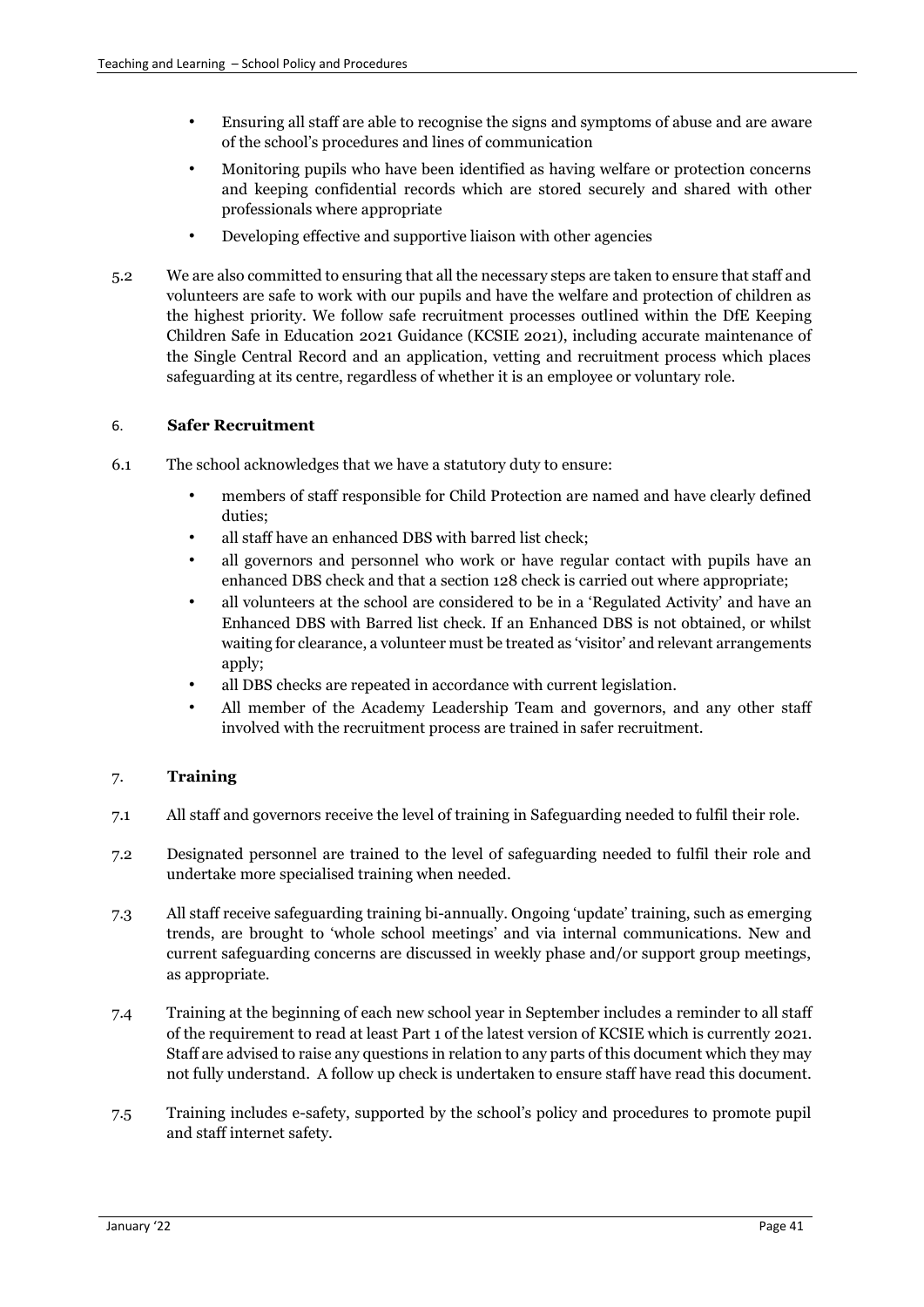- 7.6 All staff and governors are required to complete the online "Prevent Training" and produce certificates to confirm it has been done.
- 7.7 In addition to regular safeguarding training all staff
	- are provided with a copy of Part 1 and Annexe A of the DfE guidance *Keeping Children Safe in Education 2021* and asked to read and become familiar with these documents;
	- are expected to be familiar the school's current Safeguarding policy and child protection procedures and have a basic knowledge of what constitutes abuse, how to recognise abuse and what to do when abuse is reported or witnessed and be aware of the Good Practice Guidelines (Appendix C). Staff are also expected to be familiar with the school's Behaviour policy, Anti-bullying policy, Safe Touch policy and the Child Missing from Education (CME) policy.
	- New staff receive a copy of the school's Safeguarding Policy and the Staff Code of Conduct during their induction and must complete safeguarding training, including training in online safety.

# 8. **Curriculum and staying safe**

- 8.1 We recognise that the school's curriculum plays an important role in helping children to understand and identify the parameters of what is appropriate child and adult behaviour and what is 'safe'; to recognise when they and others close to them are not safe and how to seek advice and support when they are concerned.
- 8.2 We use our curriculum to provide opportunities for increasing self-awareness, self-esteem, social and emotional understanding, assertiveness and decision making so that pupils have a range of contacts and strategies to ensure their own protection and understanding of the importance of protecting others.
- 8.3 Our curriculum ensures that pupils know the school's systems that are in place to support their empowerment, to talk to staff, to ensure that they are listened to and heard and to ensure that their concerns are taken seriously and acted upon as appropriate. These systems include outside of expected day-to-day classroom interaction and support: 1:1 adult conversation on request; Student Council; pastoral and progress tutors; restorative justices processes; and feedback questionnaires.
- 8.4 The school's Personal Social and Health Education (PSHE) programme and the statutory Relationships and Sex Education 2020 (RSE) curriculum teach children to stay safe in a variety of contexts, how to get help when needed and how to identify and share concerns, such as peer on peer abuse, with responsible adults. As pupils mature they learn more about equality and diversity and combatting extremism (see 10.0 below).
- 8.5 We recognise that our pupils have individual experiences and are exposed to different risks. We respond to this by tailoring our safeguarding education to meet the needs of the whole class, group or individual in both a proactive and reactive way.
- 8.6 Our curriculum enables all pupils to learn about and manage effectively the risks associated with e-safety and to develop an understanding of the digital world so they can make safe choices when interacting online and using new technology.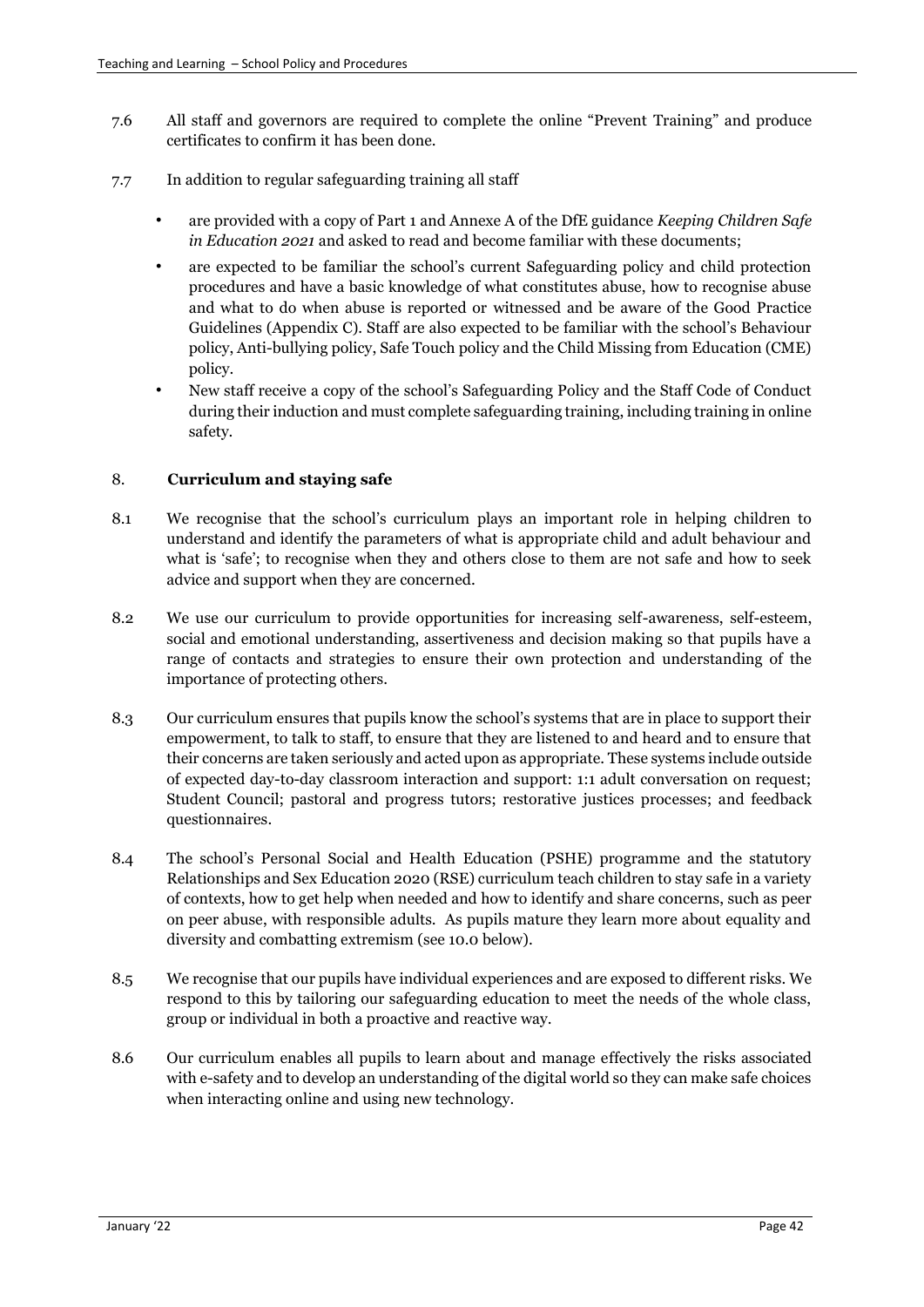### 9. **Online Safety and Remote Learning**

- 9.1 We recognise that the use of technologies and social media present particular challenges and risks to young people both inside and outside of school. We are aware that technology is often a significant component in many safeguarding and wellbeing issues. We are committed to supporting parents and staff to become aware and alert to the needs of keeping children safe online.
- 9.2 The school recognises that young people may expose themselves to danger, whether knowingly or unknowingly, when using the internet and other technologies and that some young people may find themselves involved in activities which are inappropriate or possibly illegal, including:
	- a. Peer on Peer Abuse staff are trained to recognise the signs of peer on peer abuse and will report any concerns in line with this policy.
	- b. Sexting staff are trained to recognise sexting as a form of peer on peer abuse, and to report an incident to the DSL immediately.
- *9.3* Our ICT policy recognises that internet safety is a whole school responsibility (staff, students, parents). The school uses recommended network filters to ensure appropriate access to internet sites at school. It also filters for key words related to safeguarding concerns, including Prevent. This is monitored regularly. It recommends that parents use parental controls and regularly check their child's use of the internet. The school's website is updated regularly to include latest guidance and sources to keep children safe online. Further information on internet and computer use at school can be found in the school's *ICT Guidelines, E-mail and Internet Policy.*
- 9.4 In the event of a period of remote learning, such as in response to the Covid-19 pandemic, staff should continue to look out for signs that a child may be at risk of harm and follow the normal procedures as outlined in this policy for reporting a concern. Guidance for staff on remote learning can be found within our policy "*Remote Education Provision: Information for Parents*" which is available on our school website.

### 10. **Prevent Duty**

- 10.1 The school has due regard to the need to prevent people from being drawn into terrorism. To this end we are committed to the following:
	- To provide appropriate training for staff to enable staff to identify children who may be at risk of radicalisation, including the online risk of radicalisation through the use of social media and the internet
	- To build resilience in our pupils by fostering a strong sense of social responsibility, tolerance and mutual respect which will enable them to challenge extremist views
	- To develop a capacity in our pupils to distinguish right from wrong and to appreciate and understand the value of living in a democracy
	- To implement the school's Behaviour Policy in a consistent way across the school to ensure that our pupils understand that rules apply to everyone.

### 11. **Roles and Responsibilities of all staff**

11.1 All staff have a duty to promote the protection and well-being of the children in the school's care and must be familiar with and follow the Good Practice Guidelines (Appendix C).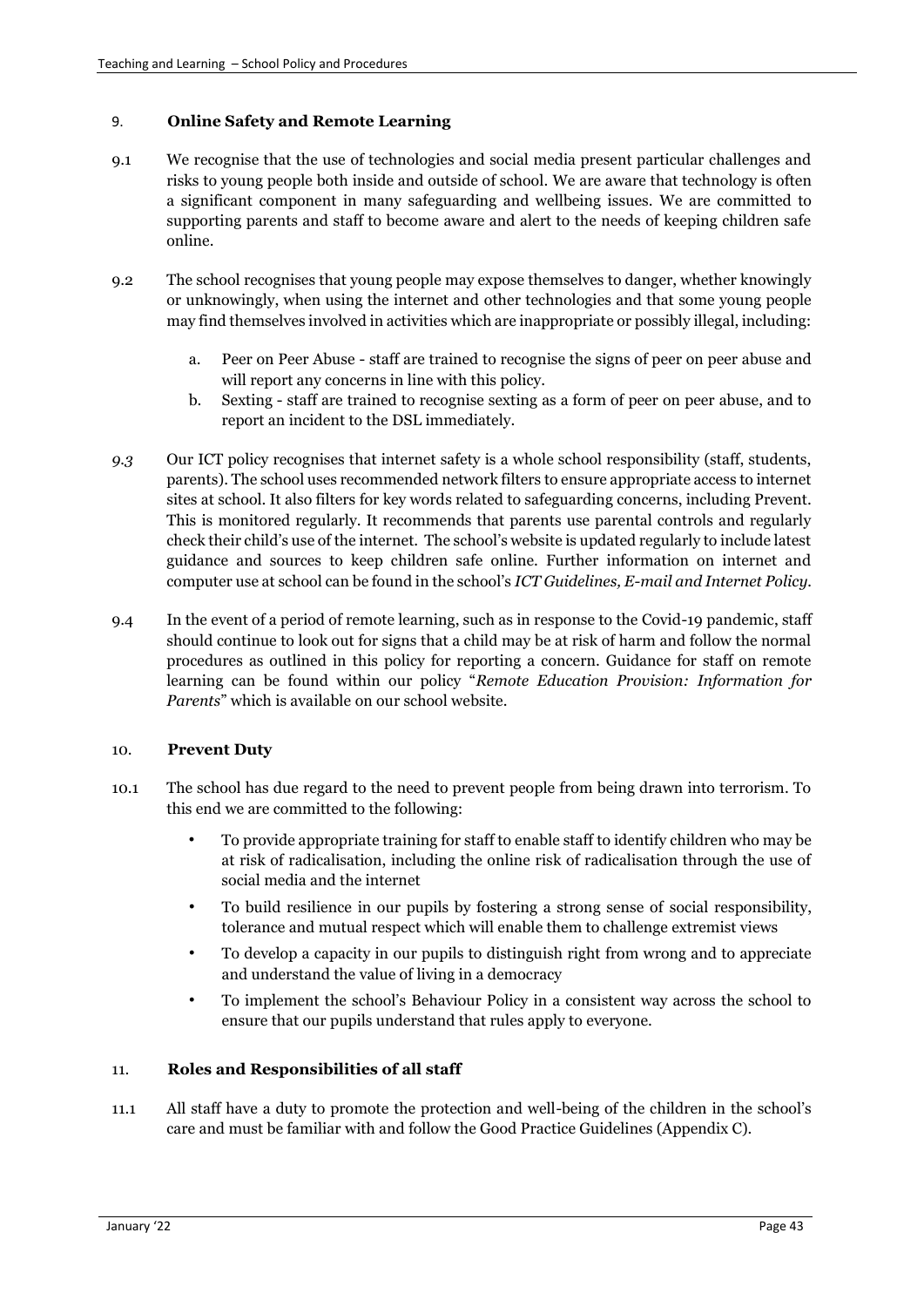- 11.2 The school adheres to the West Midlands child protection procedures, and staff know that the full procedures document and additional guidance relating to specific safeguarding issues can be found on their website:<http://westmidlands.procedures.org.uk/page/contents> .
- 11.3 All staff have a responsibility to identify children who may be in need of extra help or who are suffering, or are likely to suffer, significant harm (see appendix D). ANY concern for a pupil's welfare MUST be reported to the DSL and recorded through CPOMS. Where the DSL is not available to discuss an immediate and urgent concern, staff should speak to the DDSL or another member of staff with a higher training in Safeguarding. All staff can seek advice from or make referrals to the MASH team (Contact details in appendix A).
- 11.4 All staff are expected to understand that child abuse can include:
	- abuse by a staff member or adult within the school
	- abuse at home
	- abuse by a stranger
	- abuse by another child
- 11.5 When a pupil makes an allegation of child abuse to a member of staff, or where a member of staff observes signs or has a cause for concern, the member of staff must:
	- **Listen** to a child that is telling or indicating that something abusive has happened to him/her or someone else.
	- **Allow** the child to tell you as much as they want to **without** interrupting. Remember you will need to record this. If appropriate and if it will not interrupt, the disclosure notes can be made during the conversation.
	- **Limit** any questions to clarify what happened and **strictly avoid** leading the child by making suggestions or introducing your own ideas in the questions. Do not try to investigate further.
	- **Tell** the informing child that you will make sure that the right people will follow up what they have said and reassure them that they will be taken seriously and that actions will be taken to keep them safe. Do not promise confidentiality.
	- **Reassure** the child that a person of their choice will support them if at all possible and that their wishes will be taken into consideration if further actions are taken.
	- **Ask** them if there is anything that they immediately need to make them feel safe and assure them that staff will try as far as practicable to follow their wishes.
	- **Refer** the matter immediately, with all relevant details, to the Designated Safeguarding Lead (DSL) or the Principal
	- **Record in writing** as soon possible what you have been told/observed, using the exact words by the informant and yourself including any questions and answers on CPOMS - the school's safeguarding management software and alert the safeguarding team via the CPOMS system. An email will be sent to the safeguarding team that a concern has been logged.
	- **Inform** the DSL, Deputy DSL or Principal verbally that a concern has been logged and they will access CPOMS for the details (if they have not already seen it) and will assess the disclosure and decide on further actions in accordance with local guidance.
- 11.6 Alleged victims, perpetrators, those reporting abuse and others involved should not be questioned. The only matter to clarify is that there is an allegation or suspicion of abuse.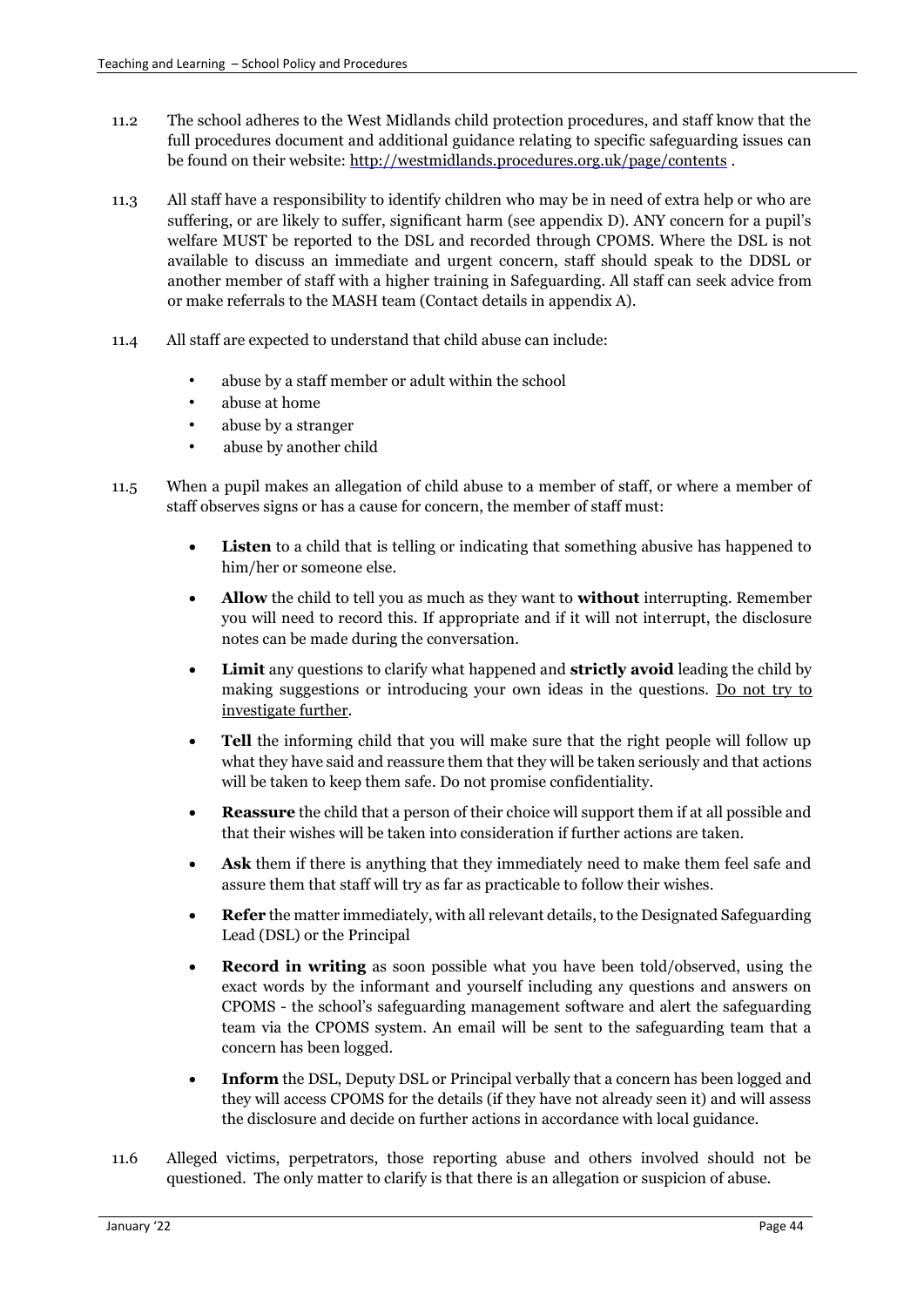### 12. **Roles and Responsibilities of the Academy Principal**

- 12.1 The roles and responsibilities of the Principal are to ensure that;
	- the Safeguarding policy and procedures adopted by the Governing Body are followed by all staff;
	- the Safeguarding policy is updated annually, and is publicly available on the school website and by other means
	- sufficient resources are allocated to enable the DSL, deputy DSL and other staff to be appropriately trained and to discharge their responsibilities effectively, including taking part in strategy discussions, multi-agency meetings, and to contribute to the assessment and support of children and young people;
	- a list of all staff and volunteers and their safeguarding training dates is maintained;
	- all staff and volunteers feel able to raise their concerns about poor and unsafe practice in regard of pupils, and that such concerns are addressed in a timely manner in accordance with agreed policies.

### 13. **Roles and Responsibilities of Governors**

- 13.1 Section 175 of the Education Act 2002 places a statutory responsibility on the governing body to have policies and procedures in place that are effective and comply with the law to safeguard and promote the welfare of children who are pupils of the school.
- 13.2 It is the responsibility of Governors to have arrangements in place to ensure that staff:
	- carry out their functions with a view to safeguarding and promoting the welfare of the pupils;
	- are familiar with the school's Safeguarding policy and undertake regular safeguarding training.
- 13.3 Governors are also responsible for ensuring:
	- they understand their duties regarding safeguarding, including Prevent Duty and are trained to the level of safeguarding needed to fulfil their role;
	- the Safeguarding policy and procedures are reviewed annually to ensure they are effective and take account of any local risks, any government or LA guidance and locally agreed inter-agency procedures;
	- the Safeguarding policy is available publicly either via the school website or by other means;
	- the Principal is held to account for ensuring that all staff follow the safeguarding policy and procedures and reporting as set out by the DfE, and Hereford Local Authority;
	- an appropriate senior member of staff from the school leadership team is appointed to the role of designated safeguarding lead (DSL);
	- procedures for safe recruitment & vetting are in place and adhered to and that a governor takes part in the school recruitment process where appropriate;
	- procedures are in place to handle allegations against members of staff (Disciplinary policy) and other students (Behaviour policy) and that all allegations against members of staff and volunteers are referred to the Local Authority Designated Officer (LADO);
	- procedures are in place to make a referral to the Disclosure and Barring Service (DBS) of a person in regulated activity who has been dismissed or removed (or since resigned) due to safeguarding concerns;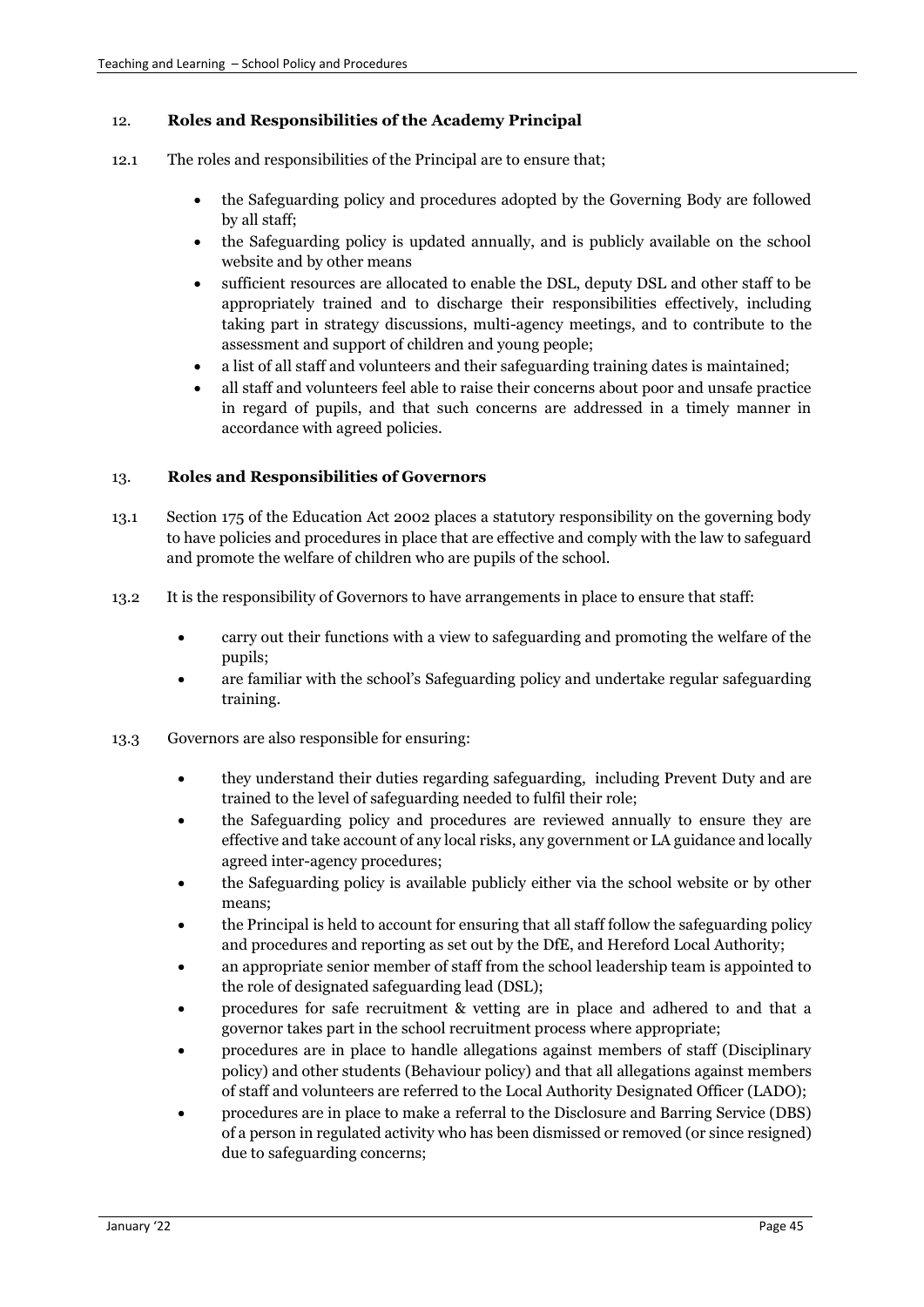a governor is designated to maintain a close overview of safeguarding in the school, to meet regularly with the DSL/ Principal and to provide an annual safeguarding report to Board (outline of report headings in Appendix B below).

### 14. **Roles and Responsibilities of the Designated Safeguarding Lead (DSL)**

- 14.1 The DSL takes lead responsibility for the day to day safeguarding and child protection in the school and for providing regular anonymised reports to governors to keep them updated.
- 14.2 The DSL's role is to act as a consultant for staff to discuss concerns; maintain a confidential recording system; co-ordinate safeguarding action for individual children; liaise with other agencies and professionals; ensure that locally established procedures are followed and making referrals as necessary; represent or ensure the school is appropriately represented at interagency safeguarding meetings (including Child Protection conferences); manage and monitor the school's part in Early Help / Child in Need / Child Protection plans; organising training for all school staff.
- 14.3 The DSL will ensure that all safeguarding records are clear and comprehensively summarise the concern. Records will detail how the concern was followed up, the rationale behind decisionmaking, what actions were taken and what outcomes were reached.
- 14.4 The DSL is responsible for receiving and collating information regarding individual children, for making immediate and on-going assessments of potential risk and for deciding actions necessary (with parents / carers in most cases). This includes the need to make referrals to partner agencies and services. To help with this decision they may choose to consult with the MASH team. Issues discussed during consultations with MASH may include the urgency and gravity of the concerns for a child or young person and the extent to which parents/carers are made aware of these.
- 14.5 The DSL is responsible for ensuring parents /carers are aware of the concerns felt for their child or young person at the earliest possible stage in all but the most exceptional circumstances. In the event of a referral to Children's Social Care where necessary, parents/carers will be informed and consent to this will be sought unless there is a valid reason not to do so.
- 14.6 Staff should feel able to clarify with the DSL further progress, so that they can reassure themselves the child is safe and their welfare is being considered. If following this process, the staff member remains concerned that appropriate action is not being taken, it is the responsibility of that staff member to refer their concerns to either the Principal or MASH.
- 14.7 The DSL must follow local safeguarding procedures, which are designed to avoid unnecessary or repeated interviews or medical examinations, to involve the police (as appropriate) and to avoid contamination of evidence by interviewees, which may have inadvertently led a witness.
- 14.8 It is important to acknowledge that the procedure will inevitably lead to some investigations being triggered, which may or may not substantiate the allegation. However, the school has a duty to protect children and it is preferable to have some false alarms than fail to initiate specialist investigation of real abuse.
- 14.9 The DSL can refer to the [Herefordshire Levels of Need Threshold Gu](http://hscb.herefordshire.gov.uk/media/1126/hscb_levels_of_need_full_guide_nov_2014.pdf)idance, which provides clearly defined descriptors of need which are intended to support schools in identifying need and appropriate intervention in line with the Levels of Need. If it is necessary for the DSL to make an immediate referral in line with level 4 of the Levels of Need then they will call them (see [Worried](http://hscb.herefordshire.gov.uk/the-board-and-our-priorities/worried-about-a-child/) [about a Child page\).](http://hscb.herefordshire.gov.uk/the-board-and-our-priorities/worried-about-a-child/)The DSL will also need to complete a [Multi-Agency](http://hscb.herefordshire.gov.uk/media/1159/multi-agency_referral_form_2014-10_v11.doc) [Referral](http://hscb.herefordshire.gov.uk/media/1159/multi-agency_referral_form_2014-10_v11.doc)  [Form](http://hscb.herefordshire.gov.uk/media/1159/multi-agency_referral_form_2014-10_v11.doc) and [guidance can be downloaded here](http://hscb.herefordshire.gov.uk/media/1117/standards_and_guidance_for_multi_agency_referrals_to_social_care_2014-10_v11.pdf) [t](http://hscb.herefordshire.gov.uk/media/1117/standards_and_guidance_for_multi_agency_referrals_to_social_care_2014-10_v11.pdf)o support the process.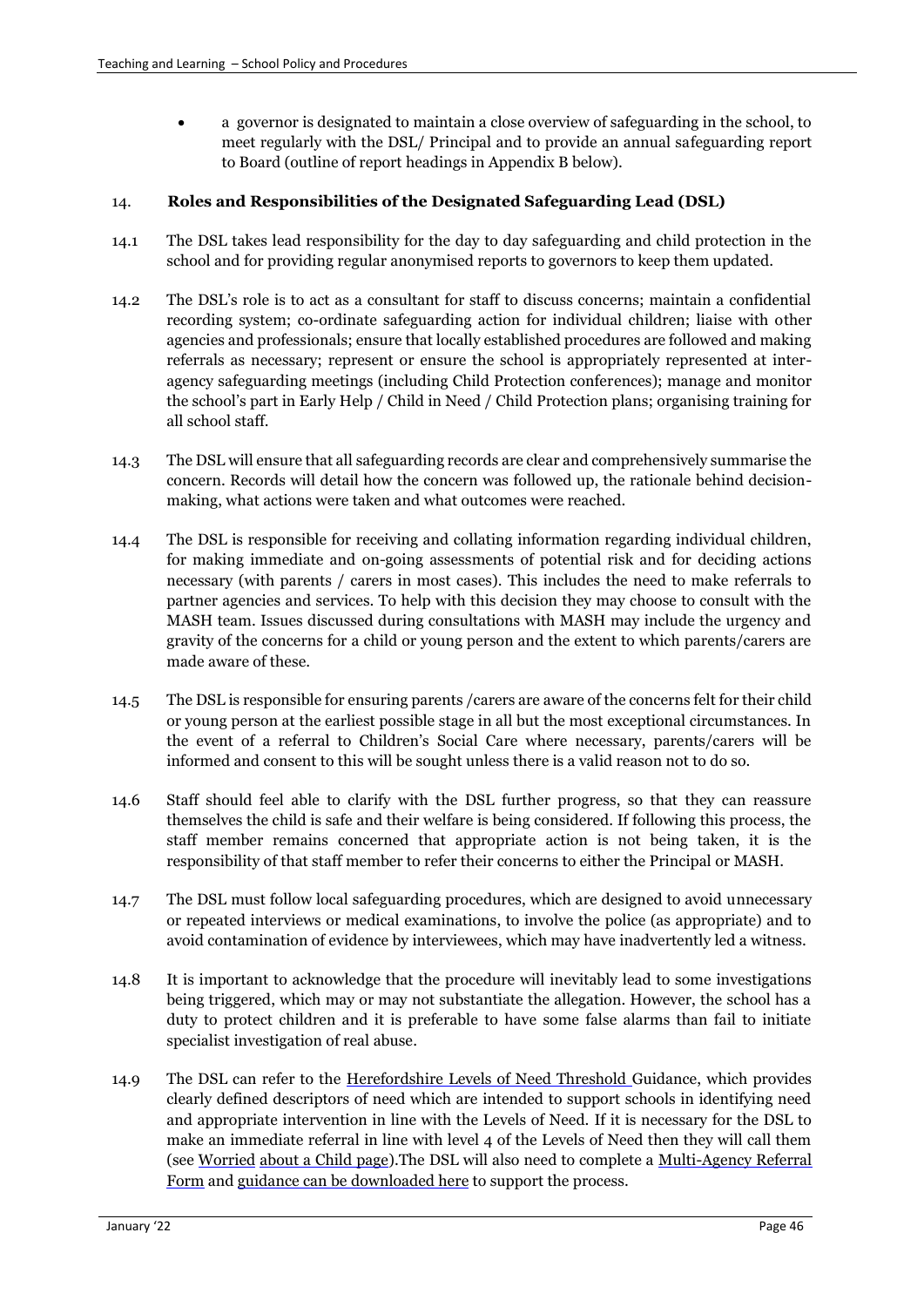- 14.10 Where the DSL is not sure what action is appropriate, they will contact the team of safeguarding experts at the Multi-Agency Safeguarding Hub (MASH), who brings together safeguarding professionals so that they can share information and work together on all safeguarding concerns. Following a referral, the MASH team have a duty to decide (within one day) on action to be taken and to inform the referrer of that decision. If deemed to be a Child Protection/Safeguarding issue a core assessment will be carried out and information about the child will be sought from school and other agencies.
- 14.11 Whenever there is reasonable cause to suspect that a child is suffering, or is likely to suffer significant harm, a Strategy Discussion/Meeting will be called by Children and Families Services. A representative from the school will usually be invited to attend.
- 14.12 Many cases are resolved with advice and support to parents/carers; other cases however may require much longer involvement. Where identified risk remains, court proceedings may be taken or arrangements made for the child to be cared for by other members of the family or foster carers. Where children continue to live in situation of risk, a Child Protection/Safeguarding Conference may be called.
- 14.13 The DSL will discuss and follow the advice of the Academy Principal in relation to:
	- Any need for medical examination or treatment for the child. (In all but urgent situations this will be further discussed at a strategy meeting).
	- Any immediate protection which may be needed for a child who has been abused, a child who has been given information about abuse or a child against which an allegation has been made. (Any of these may now be at risk).
	- Any further support deemed necessary and appropriate for the child, other children who may be at risk and their families.
- 14.14 The support offered to a child making an allegation will almost certainly involve allocating an appropriate member of staff, as far as possible, a person chosen by the child to stay with him/her. The DSL in consultation with the Social Care Team will ascertain whether any other person should have information about the allegation. Staff supporting a child should ensure that they listen and support the child but do not probe or ask questions, if the child does disclose more information the staff should record what they say in writing. Staff should also record in writing any unusual behaviour displayed by the child following the allegation.

# 15. **Confidentiality and Information Sharing**

- 15.1 Children should not be promised confidentiality as there may be a disclosure of alleged abuse and it will be necessary to share that information. Only social services and the police have the power to carry out inquiries.
- 15.2 Where a child on the Child Protection Register transfers to another school, the DSL must inform the receiving school and the key worker. The school must record any instances when Safeguarding information has been passed onto another school.
- 15.3 If the child leaves the school without going to another school, details should be passed to Children's Services. The DSL should also pass on relevant details from the pupils Safeguarding Chronology Sheet regardless of whether or not the pupil is on the Child Protection Register.
- 15.4 The school requests Safeguarding Chronology Sheets for new pupils starting at the Academy.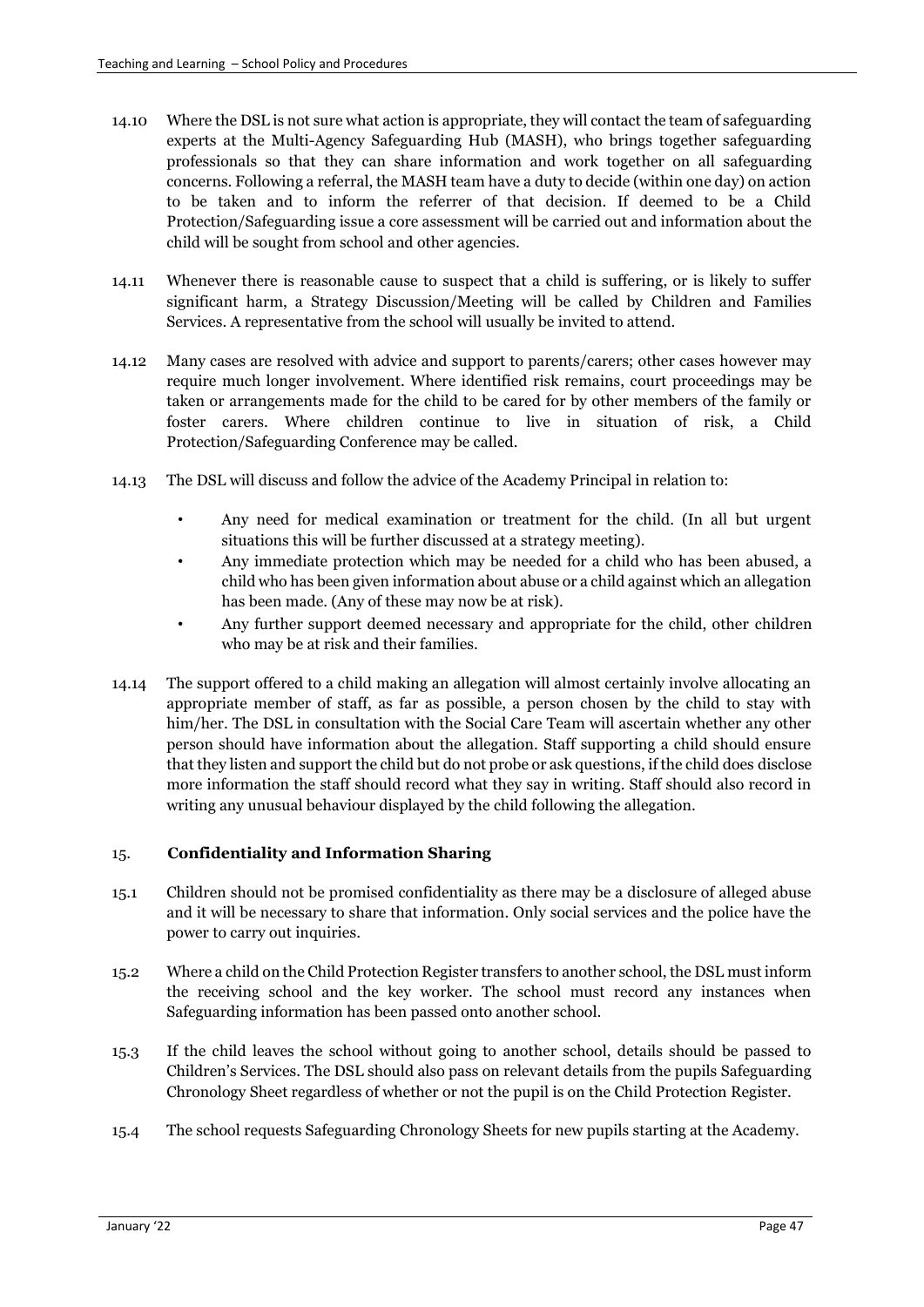15.5 Staff have a professional responsibility to share relevant information about any child protection concern with the relevant agencies.

### 15.6 Further detail at:

[www.gov.uk/government/publications/safeguarding-practitionersinformation-sharing-advice](http://www.gov.uk/government/publications/safeguarding-practitioners-information-sharing-advice)

#### 16. **Supervision and support**

- 16.1 Any member of staff affected by issues arising from concerns for children's welfare or safety can seek support from the DSL.
- 16.2 All newly qualified teachers and classroom assistants receive induction training and have a mentor or co-ordinator with whom they can discuss concerns including the area of child protection.
- 16.3 The DSL can put staff and parents in touch with outside agencies for professional support if they so wish.
- 16.4 The DSL receives appropriate supervision and training opportunities.

#### 17. **Children who may require early help**

- 17.1 Early identification and help are crucial to preventing a situation from escalating. All staff have a responsibility to recognise and act upon early signs of child protection issues. As soon as concerns are identified, staff must alert the DSL.
- 17.2 Staff involved should then monitor the situation and feedback to the DSL so that the DSL can engage the family in an Early Help Assessment.
- 17.3 Consideration for the potential need for early help should be given to vulnerable groups (appendix E) including:
	- Children with a disability and/or specific additional needs and/or certain health conditions.
	- Children with special educational needs.
	- Children with a mental health need.
	- Children who are acting as a young carer.
	- Children who are showing signs of engaging in anti-social or criminal behaviour.
	- Children whose family circumstances present challenges, such as substance abuse, adult mental health or learning disability, domestic violence.
	- Children who are showing early signs of abuse or neglect.
	- Children who have a parent in prison.
	- Children and/or their families who are homeless or at risk of homelessness.
	- Children who are persistently absent from education
	- Children who are at risk of honour-based abuse such as Female Genital Mutilation.

### 18. **Special Educational Needs and Disabilities**

18.1 We recognise that children with special educational needs and disabilities can face additional safeguarding challenges. SEND pupils are considered weekly at the Support Group meeting (see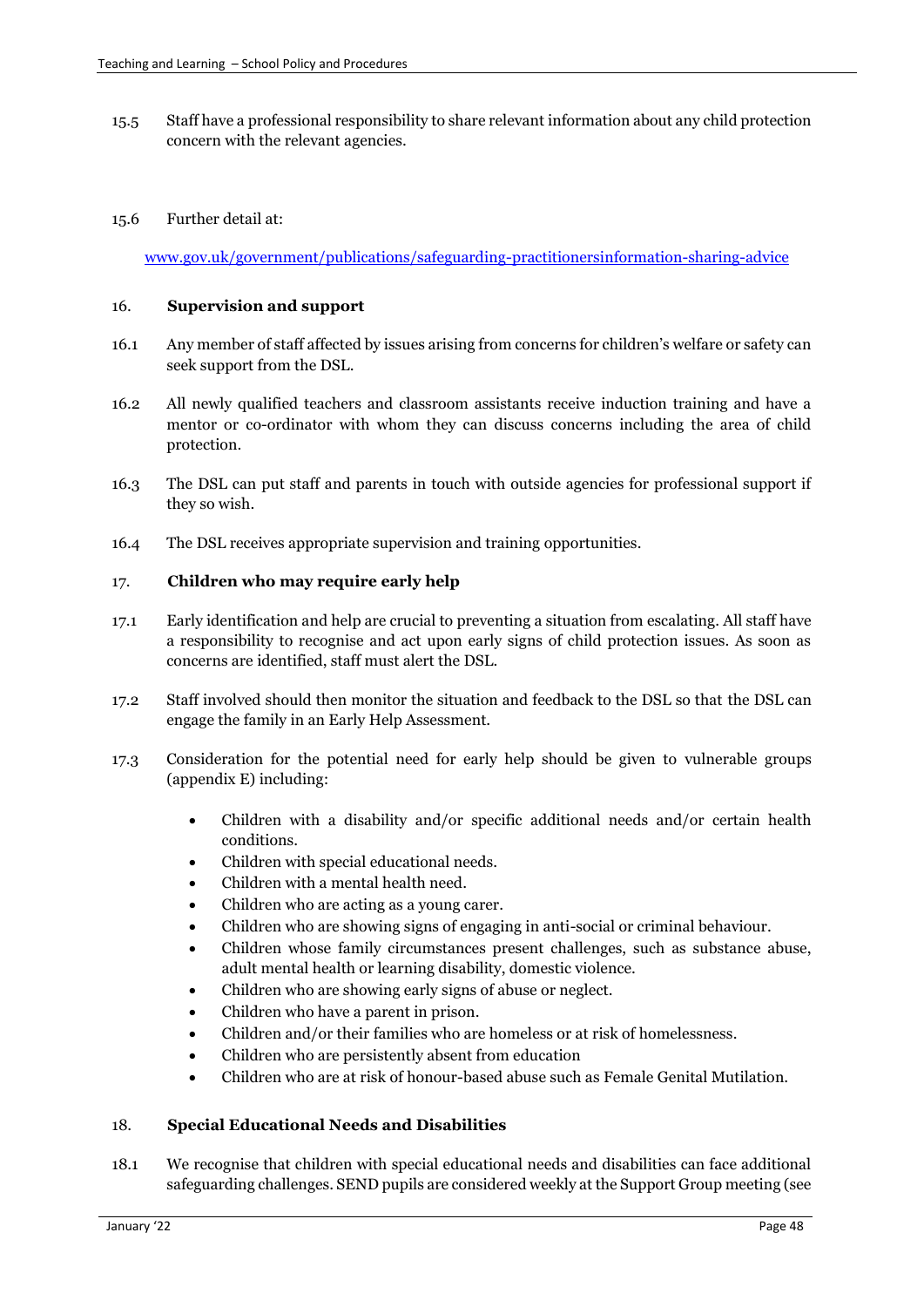Behaviour Policy) and any potential safeguarding concerns are reported to the DSL. Staff are trained to be aware of the additional needs of this cohort of children and to record on CPOMs and report any concerns to the relevant staff member (DSL/SENDco). These additional barriers can include:

- assumptions that indicators of possible abuse such as behaviour, mood and injury relate to the child's disability without further exploration;
- children with SEN and disabilities can be disproportionally impacted by things like bullying without outwardly showing any signs;
- communication barriers and difficulties in overcoming these barriers.

### 19. **Looked after Children and children with a social worker**

- 19.1 The most common reason for children becoming looked after is as a result of abuse or neglect. The school ensures that staff have the necessary skills, knowledge and understanding to keep looked after children safe. Appropriate staff have information about a child's looked after legal status and care arrangements, including the level of authority delegated to the carer by the authority looking after the child. The designated teacher for looked after children and the DSL have details of the child's social worker.
- 19.2 Privately fostered children: where the school is aware or suspect that a child is subject to a private fostering arrangement, the school has a mandatory responsibility to report to the local authority.
- 19.3 The school recognises that children who have a social worker may have experienced trauma and/or adversity that could make them more vulnerable to further risks of harm and have increased barriers to well-being and education. Children with a social worker and Looked after Children are discussed weekly in the safeguarding meeting.

### 20. **Safeguarding, Behaviour and Mental Health**

- 20.1 The school recognises that poor and challenging behaviour and/or poor mental health displayed by a pupil may be connected to safeguarding concerns and could be a sign that the pupil is suffering from harm, has been traumatised by abuse, or has experienced Adverse Childhood Experiences. Staff are expected to record poor behaviour incidents and any mental health concerns on CPOMS.
- 20.2 Behaviour incidents are investigated by an appropriate member of staff depending on the level of seriousness and key staff will be alerted to these behaviours in order to offer support to the pupil. When there are on-going behavioural challenges, or sudden changes in behaviour the safeguarding team will be alerted through CPOMS (see Behaviour policy) and enquiries into the pupil's welfare will be made.
- 20.3 Before a decision is made to exclude a pupil due to their behaviour the child's safeguarding risks are considered.

### 21. **Physical contact with Pupils**

21.1 Some form of physical contact with pupils by teachers is inevitable. All staff should be aware of issues related to touching and the way in which this might be misconstrued. This relates particularly to any sensitive areas of the body. *(See Safe Working Practices, Staff Conduct, Safe Touch policy)*.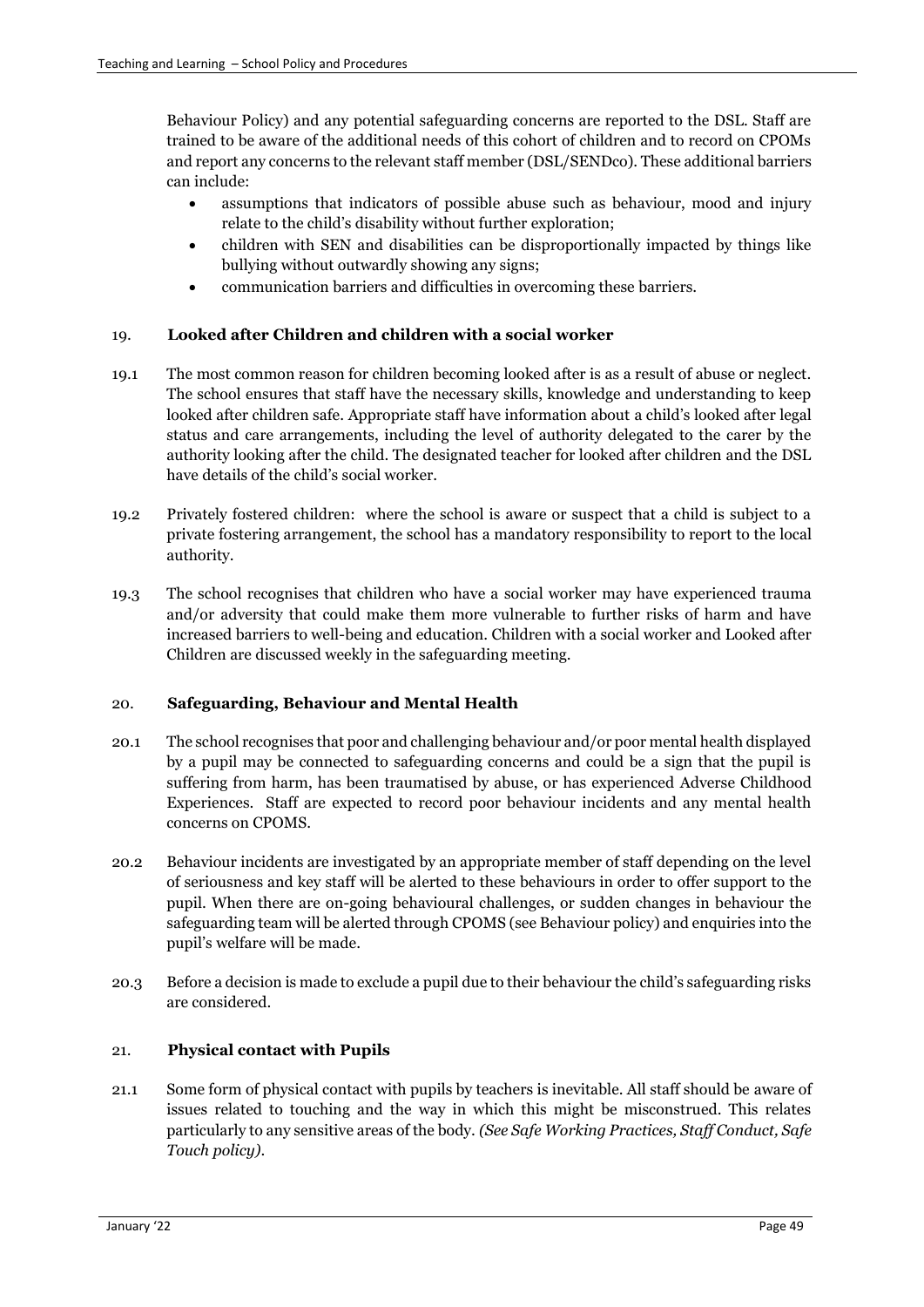- 21.2 Where any uncertainty exists an experienced member of staff (or DSL) should be consulted
- 21.3 One-to-one discussions with pupils should, if possible, take place in rooms which are openly visible to other members of staff and in the presence of a witness.
- 21.4 Staff must first try to de-escalate situations verbally. In the event of physical restraint becoming necessary a trained member of staff should be called immediately to assist in the process. Only the minimum amount of force and contact should be used in order to prevent the pupil from causing injury to themselves, others or property. Following such an intervention a Serious Incident form should be completed and a Positive Handling Plan must be agreed. *(See Safe Touch policy and Behaviour policy)*.
- 21.5 All staff must exercise utmost caution in the use of physical restraint particularly around vulnerable pupils such as those with EHCP, SEND or medical needs. Their additional needs must be taken into consideration when considering using physical restraint.

#### 22. **Allegations against school staff**

- 22.1 If an allegation is made against a member of staff or volunteer, the Principal (or Chair of Governors, SAH will follow the school's "*Allegations against Staff – Procedure".*
- 22.2 This would include, if appropriate, reporting the allegation to the Local Authority Designated Officer (LADO) and seeking their advice. It may also be appropriate to seek advice from Hereford schools' HR advisory team about handling sensitive issues and conducting investigations.
- 22.3 Any member of staff (including volunteers) should be reported immediately if they have:
	- Behaved in a way that has harmed a child or may have harmed a child;
	- Possibly committed a criminal offence against or related to a child;
	- Behaved towards a child or children in a way that indicates he or she may pose a risk of harm to children.
	- Behaved or may have behaved in a way that indicates they may not be suitable to work with children (transferable risk).
- 22.4 Staff need to be aware of the school's "*Whistle-blowing*" procedure and that it is a disciplinary offence not to report concerns about the conduct of a colleague that could place a child at risk.

When in doubt – consult.

- 22.5 For specific guidance on how to respond to allegations against staff, please refer to "Allegations against Staff – Procedures" which is available from the Sharepoint.
- 22.6 For Independent advice on whistleblowing please visit:

<https://www.nspcc.org.uk/what-you-can-do/report-abuse/dedicated-helplines/whistleblowing-advice-line/>

### 23. **Working with other Agencies**

23.1 The school is committed to its responsibility to work with other agencies and professionals to ensure children's needs are met and to protect them from harm. We are committed to identifying those children and families who may benefit from the intervention and support of external professionals and will seek to enable referrals, in discussion with parents/carers as appropriate.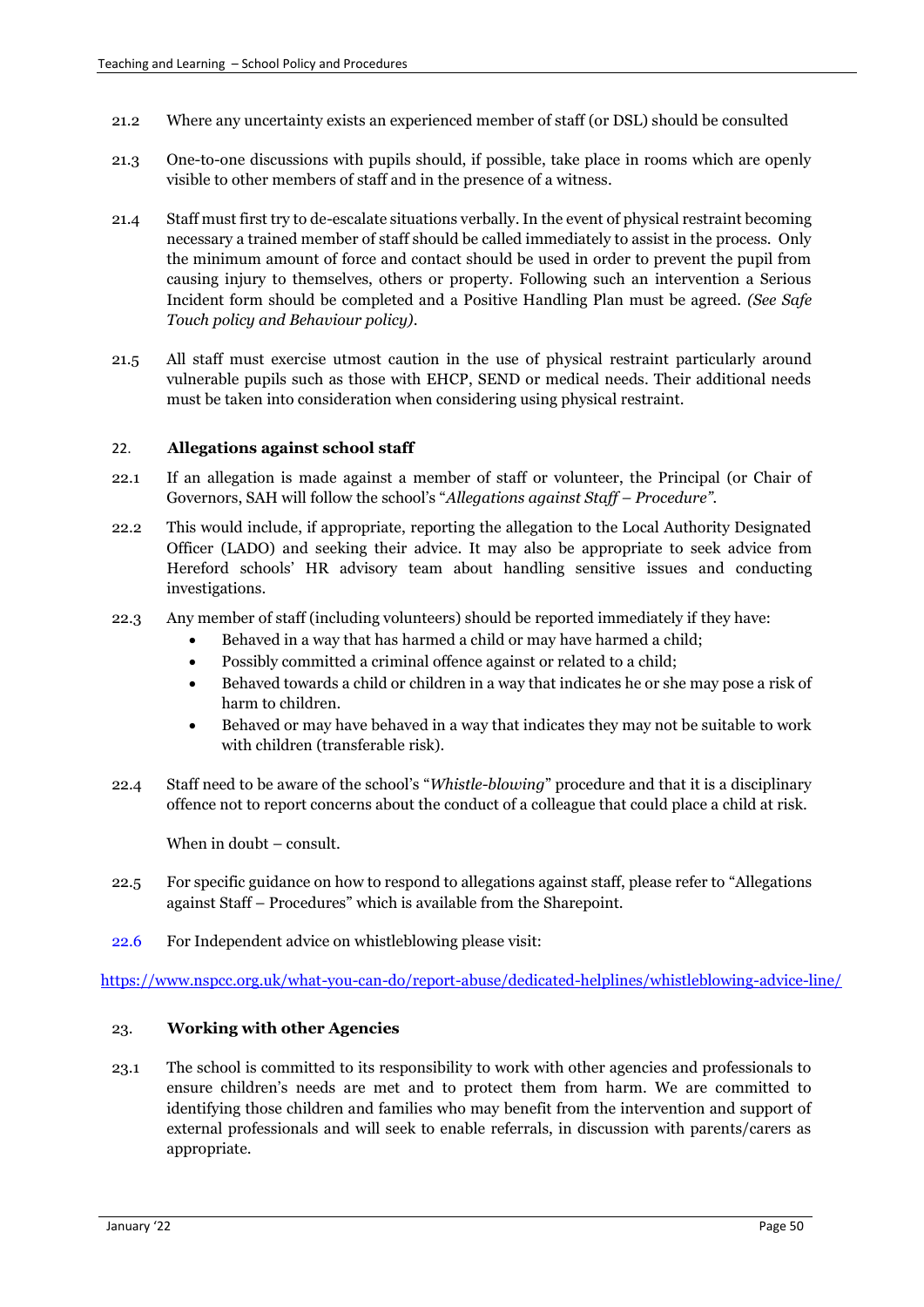- 23.2 We acknowledge that schools are not the investigating agency when there are child protection concerns and the school will pass all relevant information to the statutory agencies. We will contribute to the investigation and assessment processes as required and will support the child while this takes place.
- 23.3 We will ensure that relevant staff are able to attend safeguarding meetings where necessary, including Child Protection Conferences, Core Groups, Strategy Meetings, Child in Need meetings and Early Help Teams around the Child / Family.
- 23.4 We refer to the Herefordshire Levels of Need Threshold Guidance when managing a Child Protection concern.

[http://westmidlands.procedures.org.uk/assets/clients/6/Herefordshire%20downloads/HSCB%20Ne](http://westmidlands.procedures.org.uk/assets/clients/6/Herefordshire%20downloads/HSCB%20New%20Levels%20of%20Need%20v1.0%20Dec%202017%20(R).pdf) [w%20Levels%20of%20Need%20v1.0%20Dec%202017%20\(R\).pdf](http://westmidlands.procedures.org.uk/assets/clients/6/Herefordshire%20downloads/HSCB%20New%20Levels%20of%20Need%20v1.0%20Dec%202017%20(R).pdf)

Further information on Early Help Assessment (EHA) and an EHA Form can be found at:

[www.herefordshire.gov.uk/info/200227/support\\_for\\_schools\\_and\\_settings/615/behaviour\\_and\\_su](http://www.herefordshire.gov.uk/info/200227/support_for_schools_and_settings/615/behaviour_and_support/2) [pport/2](http://www.herefordshire.gov.uk/info/200227/support_for_schools_and_settings/615/behaviour_and_support/2)

Further information on local safeguarding procedures can be found at:

https://herefordshiresafeguardingboards.org.uk/safeguarding-children-young-people-inherefordshire/

<https://westmidlands.procedures.org.uk/>

#### 24. **Security**

- 24.1 All staff have a responsibility for maintaining awareness of buildings and grounds security and for reporting concerns that may come to light. We welcome comments from pupils/students, parents and others about areas that may need improvement as well as what we are doing well.
- 24.2 Appropriate checks are undertaken in respect of visitors and volunteers coming into school. Visitors must sign in and out at Reception and to display a visitors badge whilst on school site. Any individual who is not known or identifiable should be challenged for clarification and reassurance.
- 24.3 In younger years the teacher will wait with their class and ensure a known parent/carer is present to collect the child before releasing them to this person.
- 24.4 The school does not accept the behaviour of any individual (parent or other) that threatens school security or makes others to feel unsafe. Such behaviour will be treated as a serious concern and may result in a decision to refuse access for that individual to the school site.

#### 25. **Use of School Premises by other Organisations**

25.1 Where services or activities are provided separately by another body using the school premises, the Principal and Governing Body will seek assurance that the organisation concerned has appropriate policies and procedures in place with regard to safeguarding children and child protection and that relevant safeguarding checks have been made in respect of staff and volunteers. If assurance is not achieved, an application to use premises may be refused.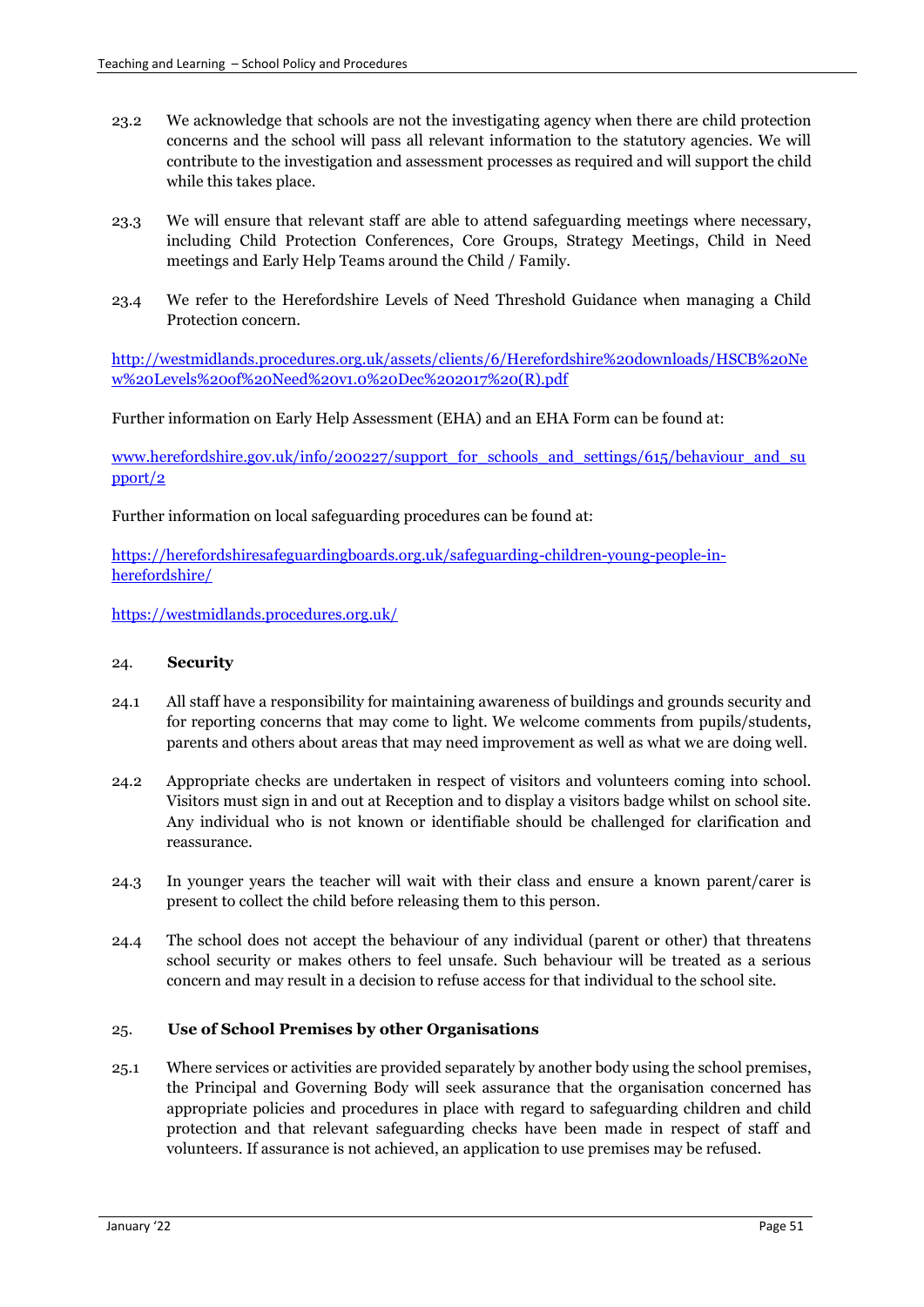### 26. **Elective Home Education (EHE) and Alternative Provision**

- 26.1 SAH recognises that the majority of children who are removed from role into home education will have a positive experience, but some children may be at increased risk from harm. When EHE is being considered by parents, SAH will liaise with parents and the local authority to discuss what is in the best interests of the child and will follow the processes as set out by Herefordshire Local Authority.
- 26.2 Where Alternative Provision is considered for a pupil, written confirmation will be obtained from the provider to ensure that all necessary safeguarding checks have been undertaken.

#### 27. **Related Policies**

- 27.1 Policies to be read and followed alongside this policy:
	- ICT guidelines, E-Safety, Email and Internet policy for Staff
	- Student ICT Acceptable Use policy
	- Behaviour policy Early Years
	- Behaviour policy Main School
	- LA's Guidelines for Safeguarding Record Keeping in Schools
	- Induction policy
	- Safe Touch policy
	- Anti-Bullying policy
	- Equality policy
	- Photography & Digital Images policy
	- Health and Safety policy
	- Educational Visits and School Trips policy and Guidance
	- First Aid policy
	- Supporting Children with Medical Needs
	- Allegations against Staff Procedures
	- Guidance for Safer Working
	- Staff Code of Conduct
	- Safer Recruitment and Selection Policy
	- Whistle-Blowing policy
- 27.2 All these policies are available from Sharepoint and/or the school office.

### 28. **Policy Review and Annual Reporting**

28.1 This policy is reviewed annually. We welcome suggestions and comments that will contribute to improving our safeguarding processes and practice.

### 29. **Complaints**

- 29.1 The school has a Complaints Procedure available to parents, pupils/students and staff who wish to report concerns. This can be found parents handbook, on the school's website.
- 29.2 All reported concerns will be taken seriously and considered within the relevant and appropriate process. Anything that constitutes an allegation against a member of staff or volunteer will be dealt with under the specific Procedures for Managing Allegations Against Staff.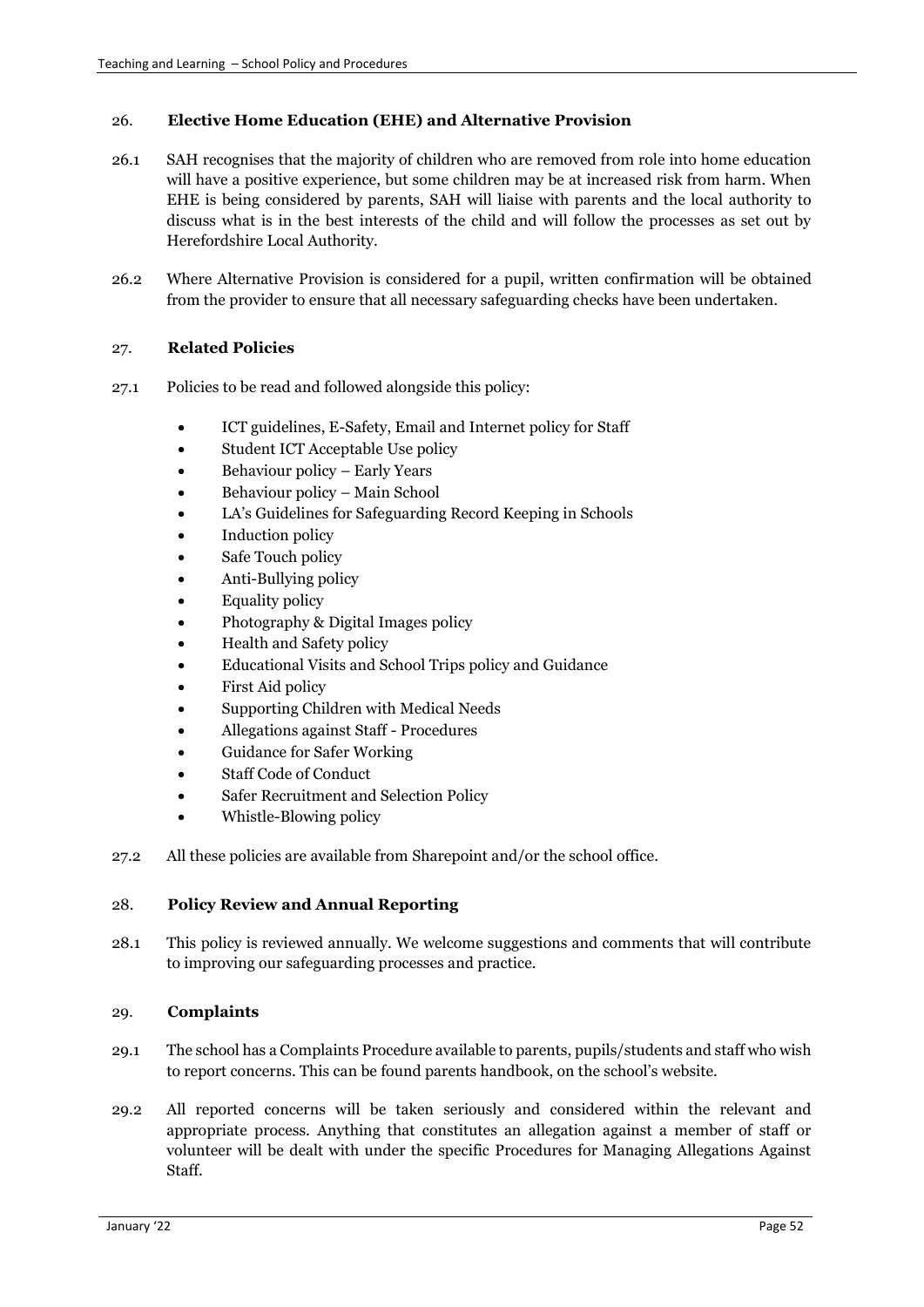### 30. **Document Management**

### **Approved by (Print name): Sylvie Sklan – Governor Teaching of Learning Committee**

**Date Approved:** June 2020 **Updated:** November '20

Review Date: June 2021 Designated Safeguarding Lead: Wendy Lane Designated staff members: Carol Kirk, Kate Andrews, David Mace, Carolyn Bond and Julie Whitfield Designated governor: Claire Dawson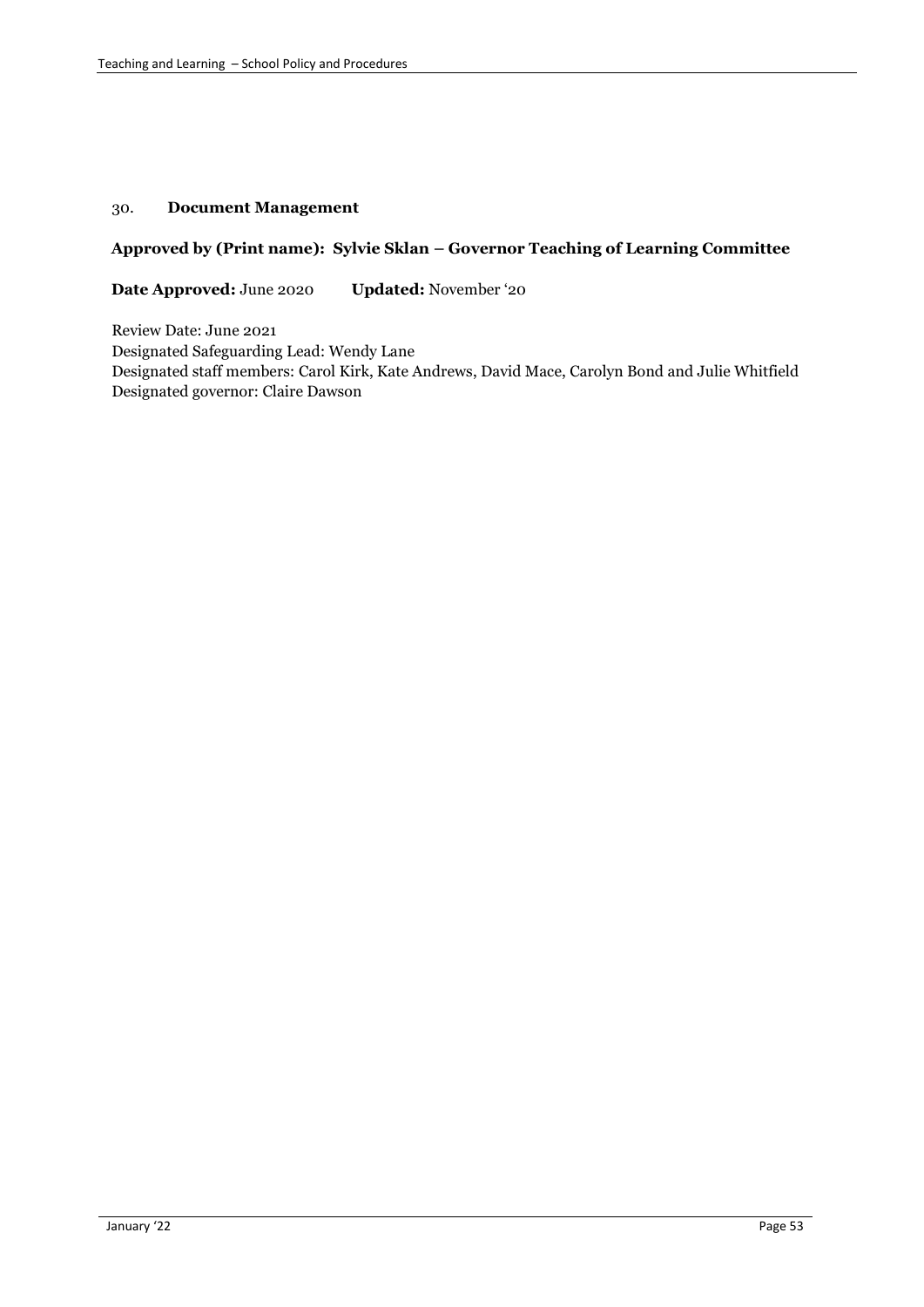# **Appendix A – Important Contact Details**

LADO (Local Authority Designated Officer)[: lado@herefordshire.gcsx.gov.uk.](mailto:lado@herefordshire.gcsx.gov.uk)

MASH (Herefordshire Multi Agency Safeguarding Hub): [www.herefordshire.gov.uk/MASH](http://www.herefordshire.gov.uk/MASH) Tel: 01432 260800

Further information on Early Help Assessment (EHA) and an EHA Form can be found at:

[www.herefordshire.gov.uk/info/200227/support\\_for\\_schools\\_and\\_settings/615/behaviour\\_and\\_su](http://www.herefordshire.gov.uk/info/200227/support_for_schools_and_settings/615/behaviour_and_support/2) [pport/2](http://www.herefordshire.gov.uk/info/200227/support_for_schools_and_settings/615/behaviour_and_support/2)

Further information on local safeguarding procedures can be found here:

<https://herefordshiresafeguardingboards.org.uk/herefordshire-safeguarding-children-board/> <https://westmidlands.procedures.org.uk/>

Keeping Children Safe In Education 2020

<https://www.gov.uk/government/publications/keeping-children-safe-in-education--2>

Working Together to Safeguard Children

<https://www.gov.uk/government/publications/working-together-to-safeguard-children--2>

Child Abuse Concerns:

<https://www.gov.uk/government/publications/working-together-to-safeguard-children--2>

Key documents can be found in the staffroom or at request from the DSL including guidance on CSE, Prevent, CME and peer-on-peer abuse.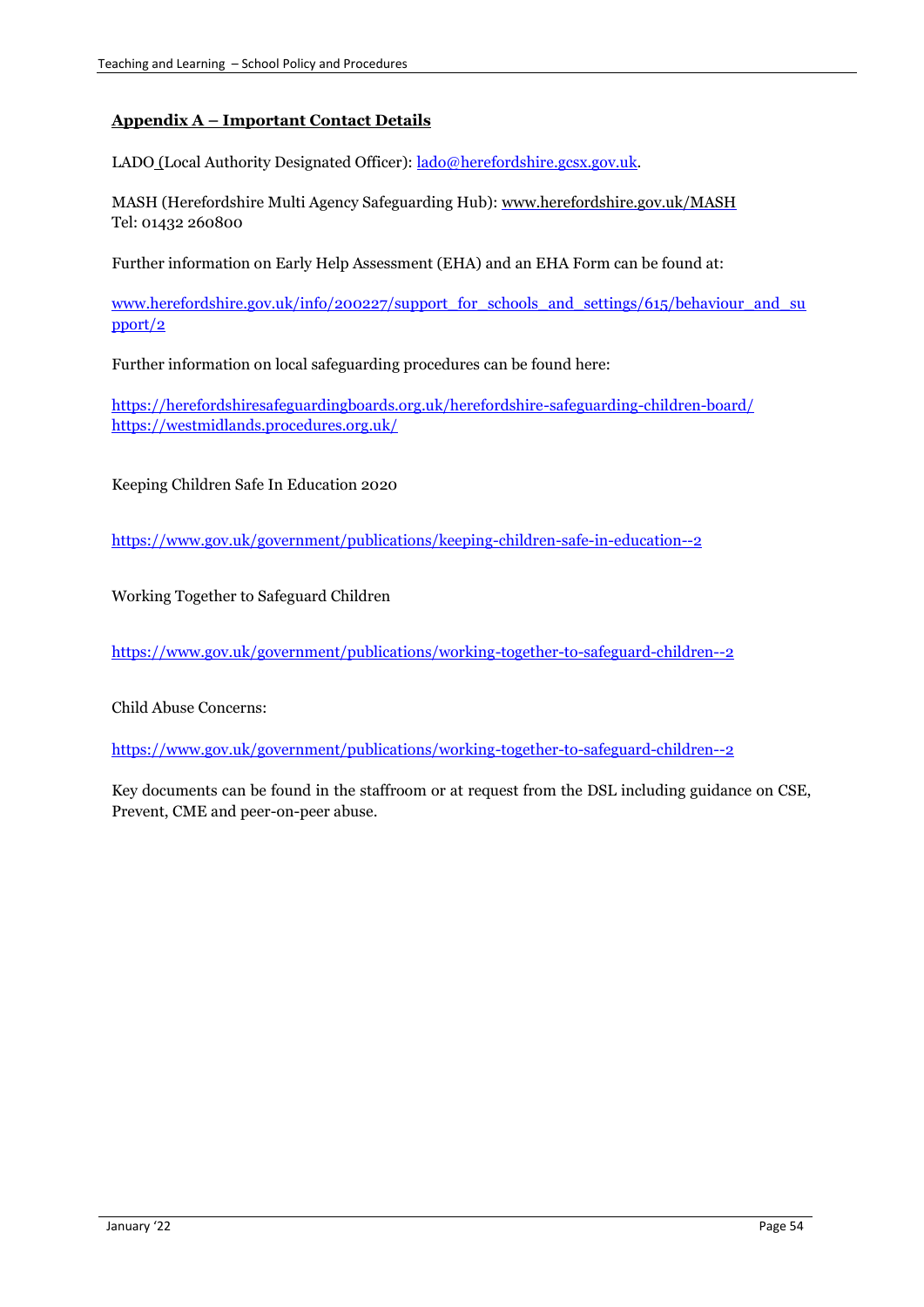# **Appendix B - Annual report to Board by Designated Safeguarding Governor**

- 1. Period Covered
- 2. Name of report author and date presented to governors
- 3. Names of Designated Safeguarding Person(s)
- 4. Training Record (of staff at all levels)
- 5. Audit of relevant policies and review dates
- 6. No. of initial referrals made, separated into physical, emotional, sexual and neglect
- 7. Number of Meetings Attended by type:
	- a. Initial Child Protection Conference
	- b. Professionals Strategy meeting
	- c. Child Protection Review Conference
	- d. Core Group Meeting
	- e. Early Help Assessment: Team Around the Family/Child (TAF/TAC)
	- Number of pupils subject to a Child Protection Plan
	- Number of Children in Public Care
	- Number of allegations made against staff
	- Other comments on safeguarding issues or concerns
	- Comparison information from previous year
	- Trends and impact of any new legislation or guidance
	- Any deficiencies in the safeguarding procedures and actions required to rectify them.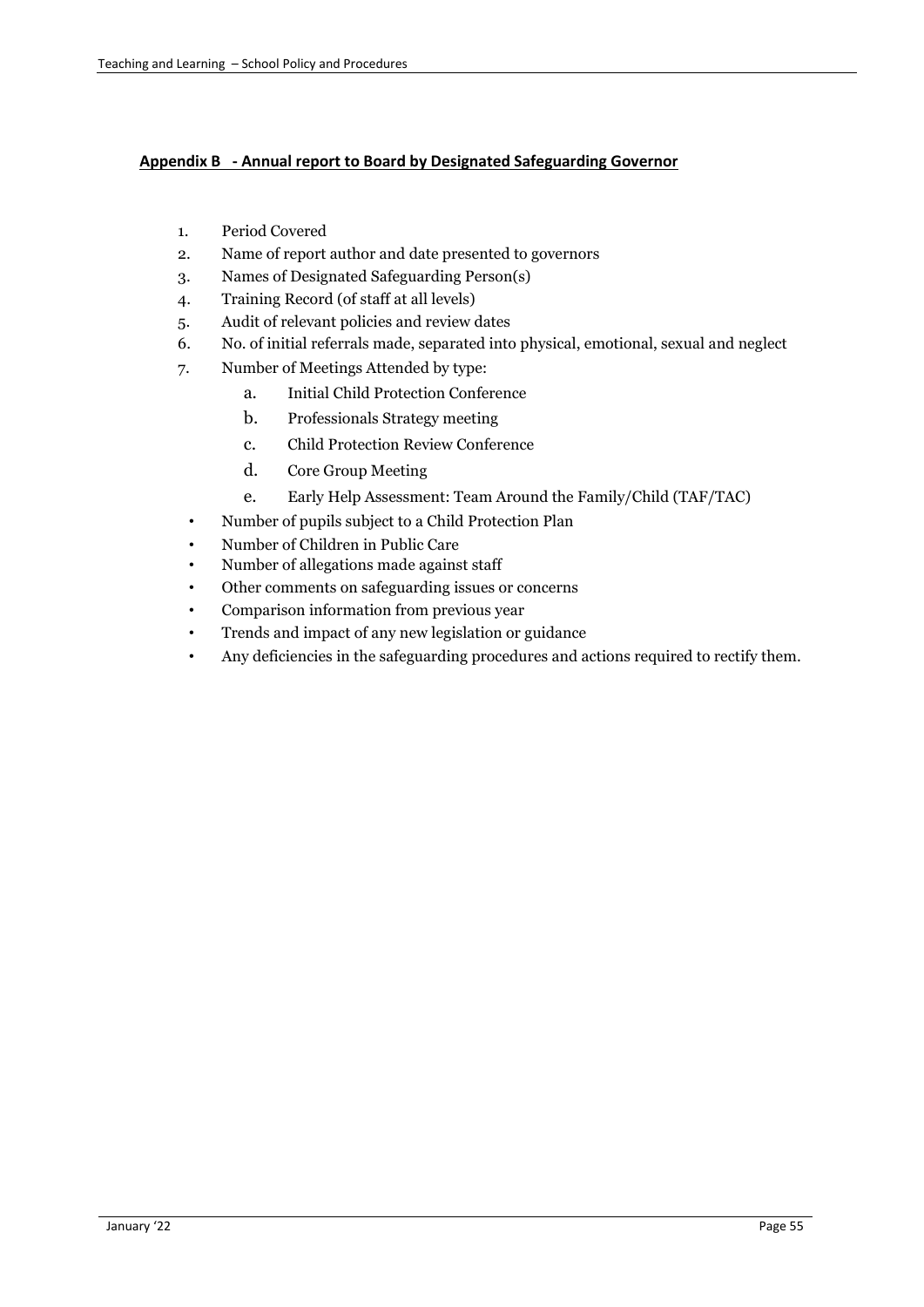# **Appendix C – Good Practice Guidance**

- In the event of any injury to a child, accident or otherwise, ensure that this is recorded and the recording witnessed and countersigned by another adult, usually a senior member of staff.
- Record on CPOMS, allegations that a child may make against a staff member e.g. 'you are always picking on me', 'don't hit me', noting the circumstances, who was present and what actually happened. Some of these allegations will be false allegations and it is important to note witnesses and facts.
- If the allegation is a serious one it should be brought **immediately** to the attention of the DSL member of staff or Principal.
- If a child touches a member of staff in a sexually inappropriate way, record what happened and ensure that another adult knows. The touch could be an innocent one but it must be made clear that the child must not touch in that place/way.
- Do not spend excessive amount of time with one child away from other people. If working in a 1:1 situation, ensure that there is glass/window visibility.
- Always tell another member of staff if an individual is working/going with a child on their own.
- As far as possible ensure that another member of staff is present or aware when personal care is given to a child. Encourage children to do as much as possible for themselves within the limits of their ability.
- Staff must be mindful of how and where children are touched.
- Where a child is displaying serious behaviour difficulties, staff must record these behaviours on CPOMS and inform a member of the Safeguarding Team. The Behaviour Policy will be followed and reasons for the behaviour will be explored and appropriate actions will be taken.
- Physical restraint should be used only when there is a risk of harm or serious harm to the child and his/her peers/ staff /school property, and then only in accordance with guidelines on how to hold. The use of physical restraint should be recorded as a Serious Incident and a follow-up Risk Assessment and Positive Handling Plan will be agreed by staff, pupil and parents.
- Always discuss any suspicions of inappropriate behaviour or abuse with the DSL. Do not keep it to yourself. This also includes inappropriate use of school equipment (video cameras, digital cameras, internet, laptops, etc.). Staff should ensure they are familiar with the schools e-safety policy and procedures.
- Adhere to the good practice guidelines regarding intimate care of children.
- Record all contact with parents/carers or other professionals

N.B. Breaches of the above guidelines will be addressed by the school's leadership team and may involve use of the disciplinary procedure.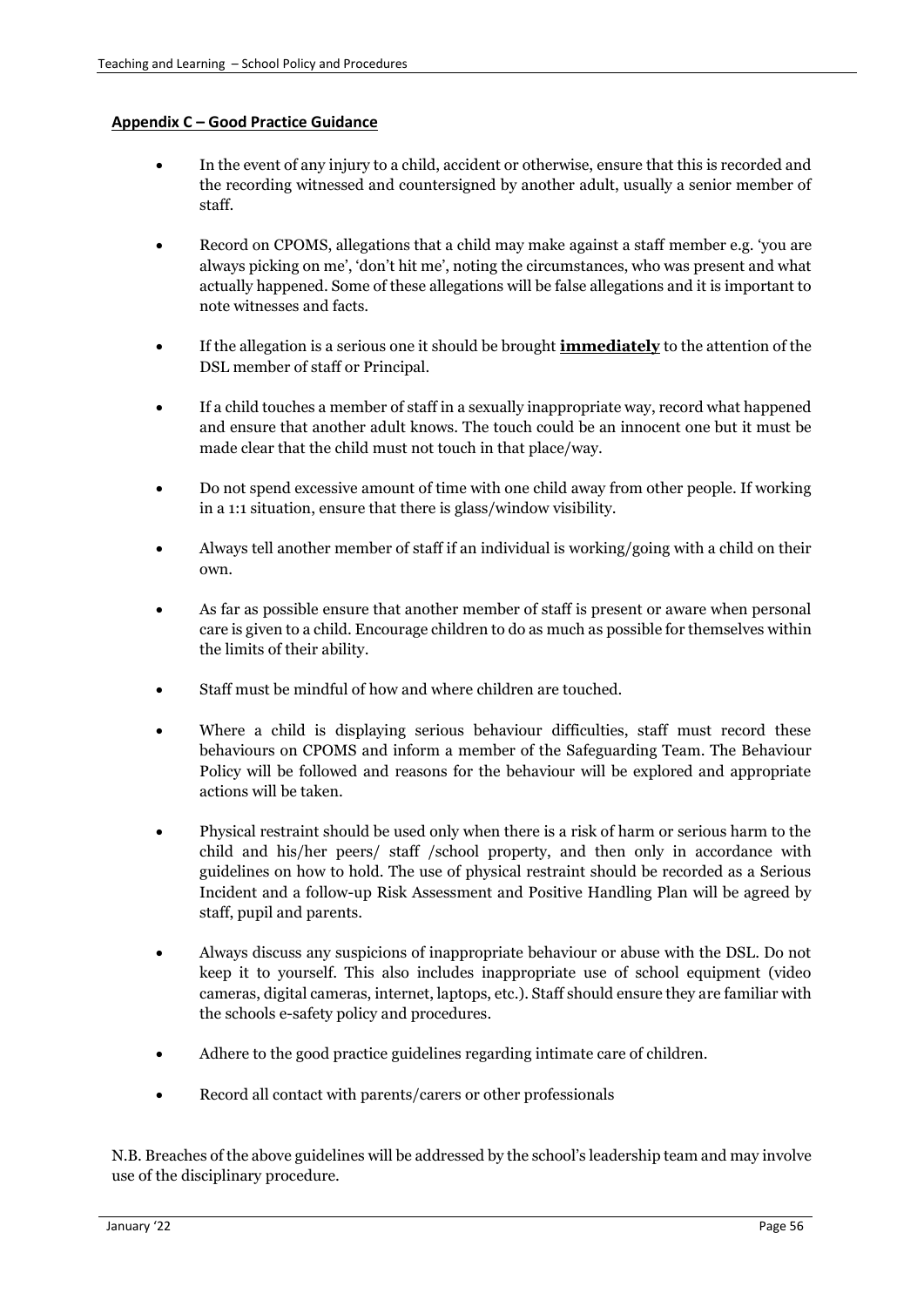# **Appendix D – Recognising Child Abuse**

**[NSPCC's Child Abuse and Neglect](http://www.nspcc.org.uk/help-and-advice/worried-about-a-child/online-advice/online-advice_wdh85524.html)** section of their website includes pages on all types of abuse. Abuse: a form of maltreatment of a child. Somebody may abuse or neglect a child by inflicting harm, or by failing to act to prevent harm. They may be abused by an adult or adults or another child or children. It should be noted that abuse can be carried out by both men, women and children.

**Sexual abuse** involves forcing or enticing a child or young person to take part in sexual activities, not necessarily involving a high level of violence, whether or not the child is aware of what is happening. The activities may involve physical contact, including assault by penetration (for example rape or oral sex) or non-penetrative acts such as masturbation, kissing, rubbing and touching outside of clothing.

They may also include non-contact activities, such as involving children in looking at, or in the production of, sexual images, watching sexual activities, encouraging children to behave in sexually inappropriate ways, or grooming a child in preparation for abuse (including via the internet). Sexual abuse is not solely perpetrated by adult males. Women can also commit acts of sexual abuse, as can other children.

# **Signs that MAY INDICATE sexual abuse;**

- 1. Sudden changes in behaviour and school performance
- 2. Displays of affection which are sexual and age inappropriate/ sexualised behaviour inappropriate to the child's age or stage of development.
- 3. Self-harm, self-mutilation or attempts at suicide
- 4. Alluding to secrets which they cannot reveal
- 5. Tendency to cling or need constant reassurance
- 6. Regression to younger behaviour for example thumb sucking, playing with discarded toys, acting like a baby
- 7. Distrust of familiar adults
- 8. Anxiety of being left with relatives, a child minder or lodger
- 9. Unexplained gifts or money
- 10. Depression and withdrawal
- 11. Fear of undressing for PE
- 12. Sexually transmitted disease
- 13. Fire setting

**Child Sexual Exploitation (CSE)** involves exploitative situations, contexts and relationships where young people receive something (for example food, accommodation, drugs, alcohol, gifts, money or in some cases simply affection) as a result of engaging in sexual activities. Sexual exploitation can take many forms ranging from the seemingly 'consensual' relationship where sex is exchanged for affection or gifts, to serious organised crime by gangs and groups. What marks out exploitation is an imbalance of power in the relationship. The perpetrator always holds some kind of power over the victim which increases as the exploitative relationship develops. Sexual exploitation involves varying degrees of coercion, intimidation or enticement, including unwanted pressure from peers to have sex, sexual bullying including cyberbullying and grooming. However, it also important to recognise that some young people who are being sexually exploited do not exhibit any external signs of this abuse.

**Physical abuse** is a form of abuse which may involve hitting, shaking, throwing, poisoning, burning or scalding, drowning, suffocating or otherwise causing physical harm to a child. Physical harm may also be caused when a parent or carer fabricates the symptoms of, or deliberately induces, illness in a child.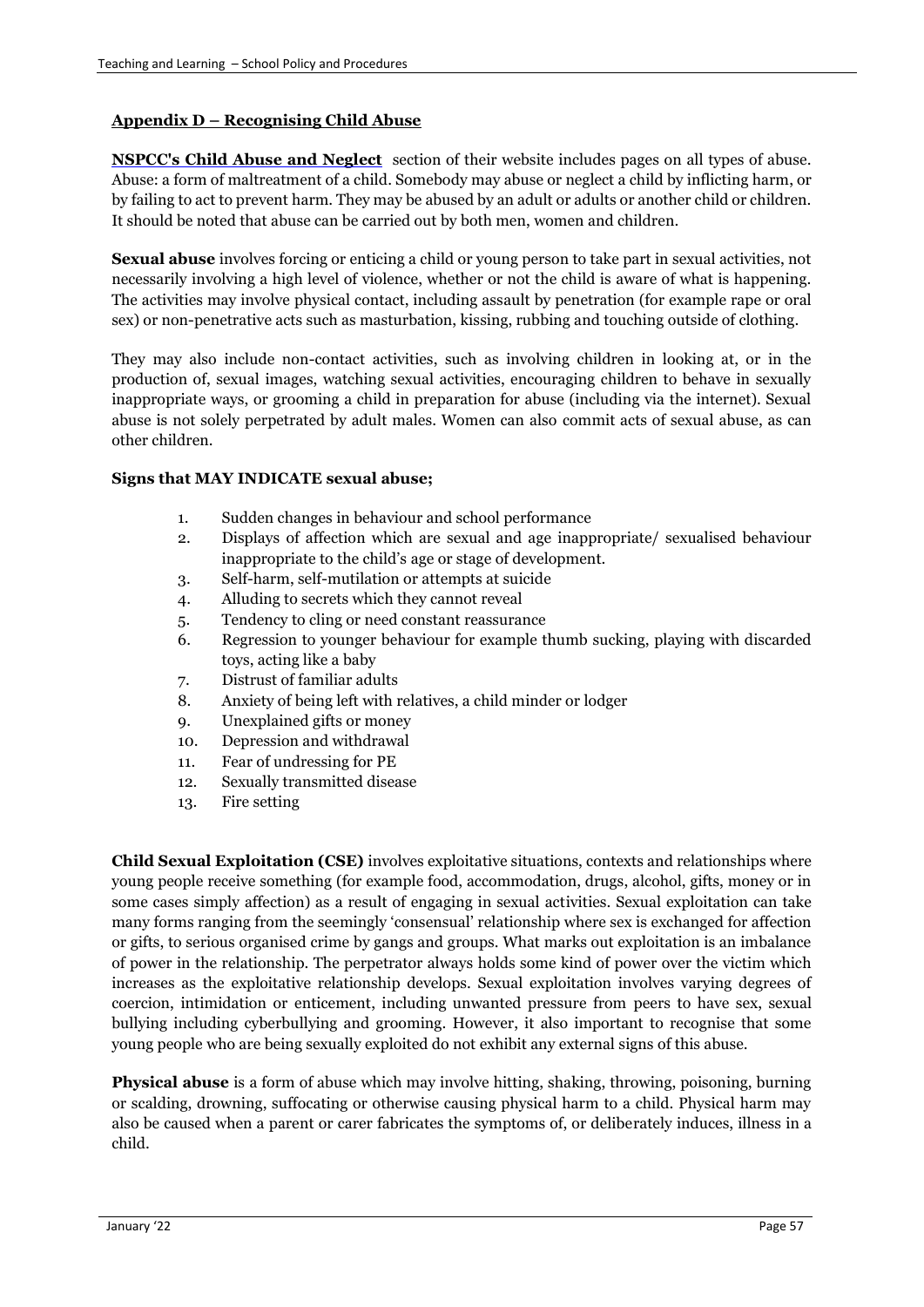#### **Signs that MAY INDICATE physical abuse**

- Bruises and abrasions around the face
- Damage or injury around the mouth
- Bi-lateral injuries such as two bruised eyes
- Bruising to soft area of the face such as the cheeks
- Fingertip bruising to the front or back of torso
- Bite marks
- Burns or scalds (unusual patterns and spread of injuries)
- Deep contact burns such as cigarette burns
- Injuries suggesting beatings (strap marks, welts)
- Covering arms and legs even when hot
- Aggressive behaviour or severe temper outbursts.

Injuries need to be accounted for inadequate, inconsistent, or excessively plausible explanations, or a delay in seeking treatment should signal concern.

**Emotional abuse** refers to the persistent emotional maltreatment of a child such as to cause severe and adverse effects on the child's emotional development. It may involve conveying to a child that they are worthless or unloved, inadequate, or valued only insofar as they meet the needs of another person. It may include not giving the child opportunities to express their views, deliberately silencing them or 'making fun' of what they say or how they communicate. It may feature age or developmentally inappropriate expectations being imposed on children. These may include interactions that are beyond a child's developmental capability as well as over protection and limitation of exploration and learning, or preventing the child participating in normal social interaction. It may involve seeing or hearing the ill treatment of another. It may involve serious bullying (including cyberbullying), causing children frequently to feel frightened or in danger, or the exploitation or corruption of children. Some level of emotional abuse is involved in all types of maltreatment of a child, although it may occur alone.

### **Signs that MAY INDICATE emotional abuse**

- 1. Over reaction to mistakes
- 2. Lack of self confidence/esteem
- 3. Sudden speech disorders
- 4. Self-harming
- 5. Extremes of passivity and/or aggression
- 6. Compulsive stealing
- 7. Drug, alcohol, solvent abuse
- 8. Fear of parents being contacted
- 9. Unwillingness or inability to play
- 10. Excessive need for approval, attention and affection

**Neglect** is the persistent failure to meet a child's basic physical and/or psychological needs, likely to result in the serious impairment of the child's health or development. Neglect may occur during pregnancy as a result of maternal substance abuse. Once a child is born, neglect may involve a parent or carer failing to: provide adequate food, clothing and shelter (including exclusion from home or abandonment); protect a child from physical and emotional harm or danger; ensure adequate supervision (including the use of inadequate care-givers); or ensure access to appropriate medical care or treatment. It may also include neglect of, or unresponsiveness to, a child's basic emotional needs.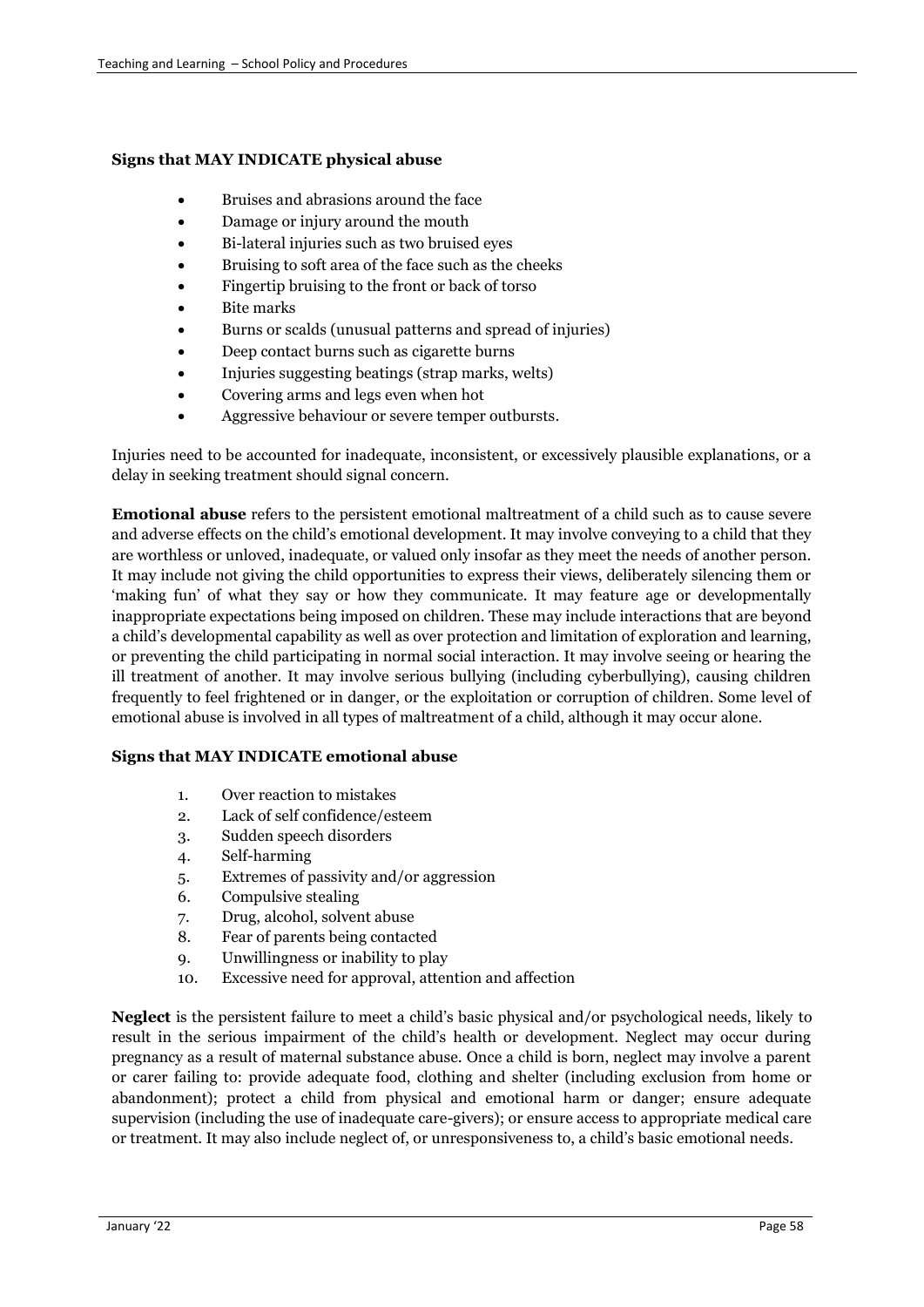### **Signs that MAY INDICATE neglect**

- Constant hunger
- Poor personal hygiene
- Constant tiredness
- Inadequate clothing
- Frequent lateness or non-attendance at school
- Untreated medical problems
- Poor relationship with peers
- Compulsive stealing and scavenging
- Rocking, hair twisting and thumb sucking
- Running away
- Loss of weight or being constantly underweight
- Low self-esteem.
- Obesity where health is adversely affected

**Domestic Abuse** is a child protection issue. Children who witness or experience domestic abuse/ violence, including intimate domestic abuse, are likely to suffer emotional harm and may be vulnerable to other forms of abuse and bullying. Staff will need to be sensitive to this fact in their dealings with these children. Information may need to be shared confidentially within the school on a 'need to know' basis. The DSL has responsibility for deciding whom to inform.

### **Signs that MAY INDICATE domestic abuse**

- **1.** A pattern of injuries, even if minor e.g. bruising, particularly if fingertip or hand shapes are in evidence.
- **2.** Unexplained injuries with inconsistent / unlikely explanations.
- **3.** Indications that a child is fearful of an adult/adults.
- **4.** Indications that a child is fearful of certain situations.
- **5.** Noticeable change in behaviour/moods.
- **6.** Frequent tummy-aches.
- **7.** Wetting, or going to the toilet frequently where this is a change to the child's usual behaviour.
- **8.** Deterioration in concentration or behaviour.

*Note: Some of the above may have some other possible explanation, but a cluster of these signs should indicate consideration of possible child protection issues, and should be reported.* 

### **Bullying**

It is sometimes difficult to decide whether certain behaviour from one child to another constitutes normal 'experimentation', bullying or child abuse. Bullying can be defined as '*deliberately hurtful behaviour, repeated over a period of time where it is difficult for those being bullied to defend themselves'*. (*DfE Circular 10/95).* This can include physical acts (hitting, kicking), verbal (name calling, racism), or indirect bullying such as spreading rumours, or excluding someone from a group. Among children with severe developmental delay it can be particularly difficult to differentiate bully from other forms of challenging behaviour. **Reference should be made to the school's Behaviour policy and Anti-bullying Policy.**

**Prevent Duty** refers to the duty to prevent radicalisation under The Counter-Terrorism and Security Act 2015: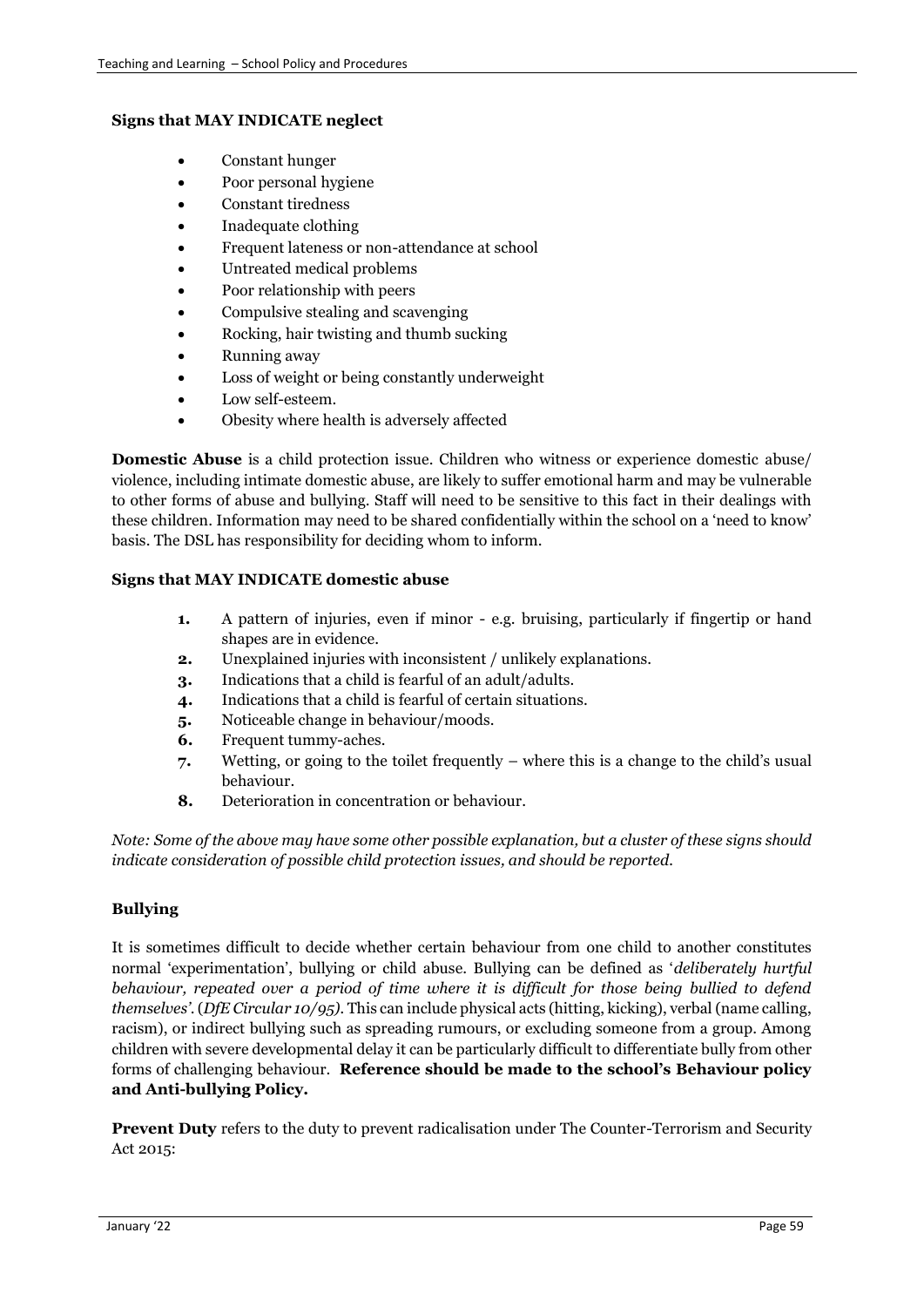We recognise that children exposed to radicalisation and extremism is no different to safeguarding against any other vulnerability and should be approached in the same way as protecting children from other risks.

We recognise that exposure of children to extremist ideology can hinder their social development and educational attainment alongside posing a very real risk that they could support or partake in an act of violence. Radicalisation of young people can be compared to grooming for sexual exploitation.

All staff receive Prevent training to help identify cases of pupils at risk of involvement in extremist behaviour, to understand that the Prevent Duty applies to our school whatever our demographic, and to understand that the risk of extremism from the far right is as important as religious radicalisation. The local risks of being drawn into terrorism, including supporting terrorist ideology are regularly assessed.

# **Children Missing Education**

Knowing where children are during school hours is an extremely important aspect of safeguarding. Missing school can be an indicator of abuse and neglect, and in older children may raise concerns around child sexual exploitation and we inform the local authority of any pupil who fails to attend school 'regularly' or does not attend school for 10 consecutive days without authorisation. We follow the guidance in Keeping Children Safe in Education and have in place:

- a, staff who understand what to do when children do not attend regularly
- b, appropriate policies, procedures and responses for pupils who go missing from education (especially on repeat occasions)
- c, staff who know the signs and triggers for travelling to conflict zones, FGM and forced marriage, CE and CSE.
- d, procedures to inform the local authority when they plan to take pupils off-roll because they are:
	- leaving school to be home educated;
	- no longer living close enough to the school to reasonably attend;
	- likely to remain medically unfit beyond compulsory school age;
	- in custody for four months or more (and will not return to the school afterwards);
	- or permanently excluded

# **Female Genital Mutilation (FGM)**

Professionals in all agencies, and individuals and groups in relevant communities, need to be alert to the possibility of a girl being at risk of FGM, or already having suffered FGM. There is a range of potential indicators that a child or young person may be at risk of FGM, which individually may not indicate risk but if there are two or more indicators present this could signal a risk to the child or young person. Victims of FGM are likely to come from a community that is known to practise FGM. Professionals should note that girls at risk of FGM may not yet be aware of the practice or that it may be conducted on them, so sensitivity should always be shown when approaching the subject. Warning signs that FGM may be about to take place, or may have already taken place, can be found on pages 16- 17 of the Multi-Agency Practice Guidelines referred to above. Staff should activate local safeguarding procedures, using existing national and local protocols for multi-agency liaison with police and children's social care.

The Serious Crime Act 2015 introduced several provisions to deal with FGM, including making it mandatory to report FGM to the police. Section 5B of the Female Genital Mutilation Act 2003 (as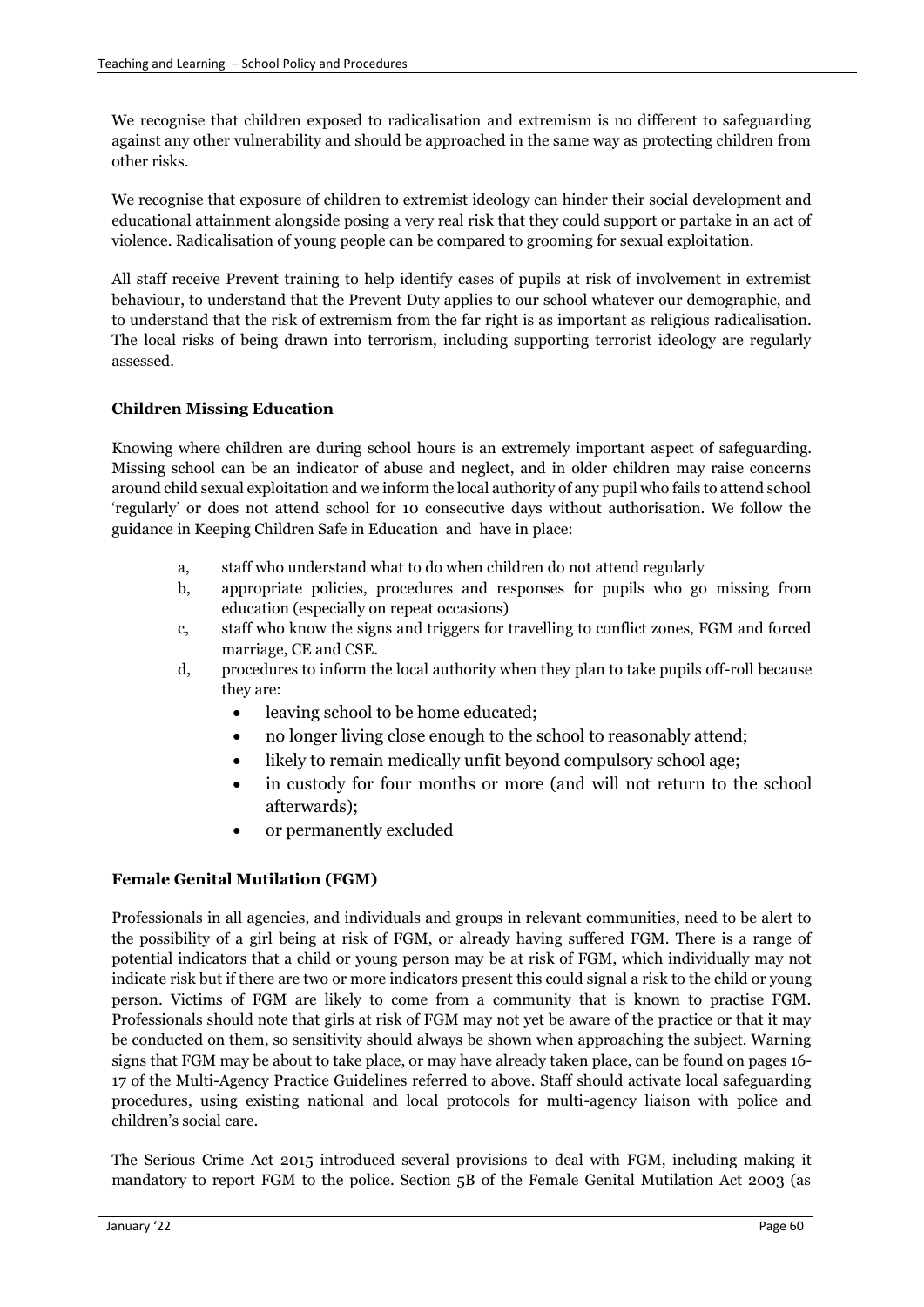inserted by section 74 of the Serious Crime Act 2015) places a statutory duty upon teachers in England and Wales, to personally report to the police where they become aware of that FGM appears to have been carried out on. Those failing to report such cases will face disciplinary sanctions. Further information on when and how to make a report can be found in the Home Office guidance: 'Mandatory Reporting of Female Genital Mutilation - procedural information' (October 2015).

*From a SAH perspective, it is important to note* that a new mandatory reporters will become aware of FGM by disclosure, not through physical examination.

http://course.ncalt.com/Channel\_General\_Awareness/01/index.html

# **NSPCC FGM Helpline - 0800 0283550**

- [female genital mutilation \(FGM\) mandatory reporting](https://www.gov.uk/government/publications/mandatory-reporting-of-female-genital-mutilation-procedural-information)
- [FGM NHS](http://www.nhs.uk/conditions/female-genital-mutilation/pages/introduction.aspx)
- [FGM e-learning](http://www.e-lfh.org.uk/programmes/female-genital-mutilation/)
- [FGM 'The Facts' Leaflet](https://www.gov.uk/government/uploads/system/uploads/attachment_data/file/300167/FGM_leaflet_v4.pdf)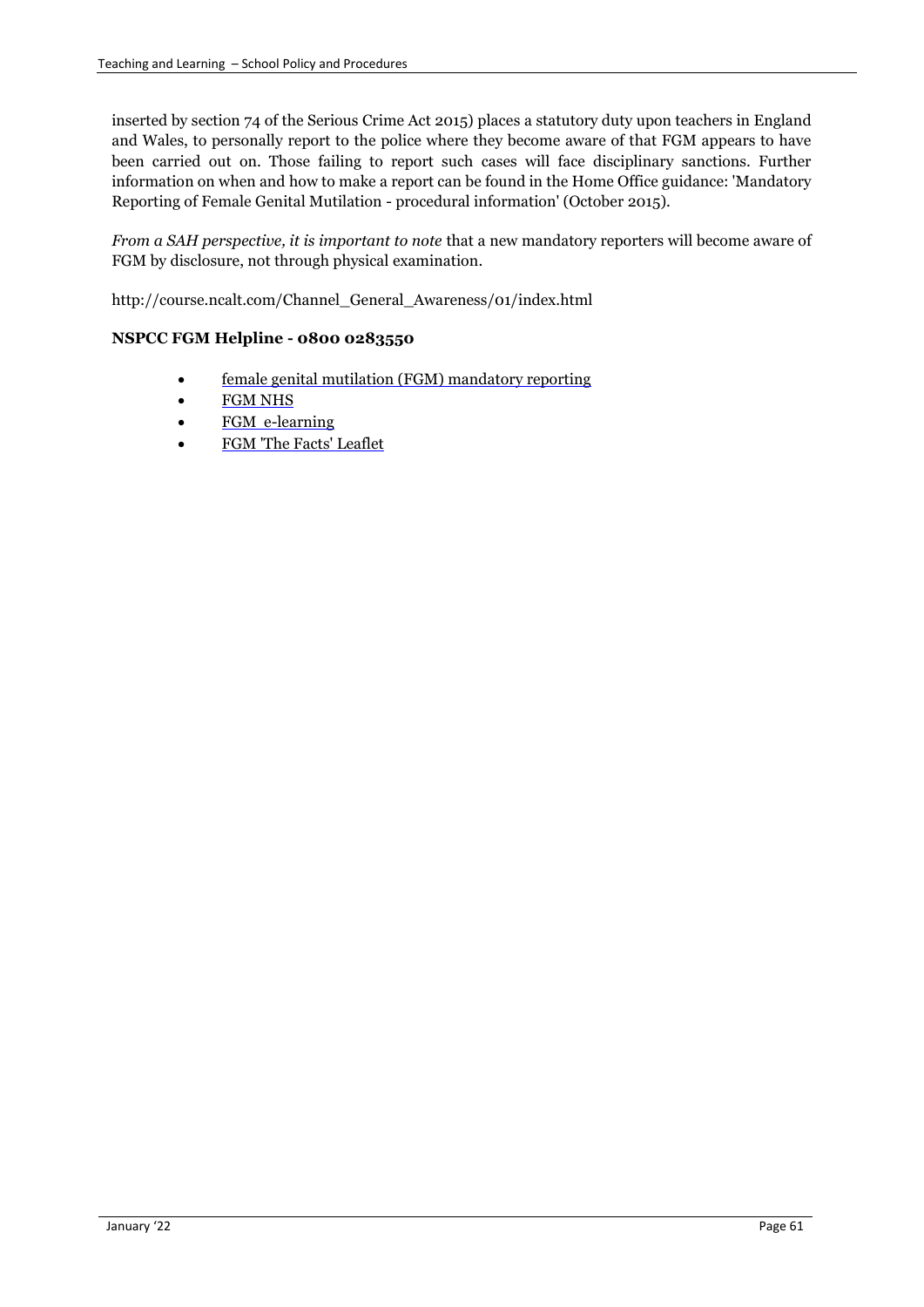### **Appendix E – Specific Safeguarding Issues that can affect children**

**Children with family members in prison** are at risk of poor outcomes and may suffer from low self-esteem, poverty, stigma and poor mental health. More information is available at [www.nicco.org.uk](http://www.nicco.org.uk/)

**Child Criminal Exploitation:** CCE is where an individual or group takes advantage of an imbalance of power to coerce, control, manipulate or deceive a child into any criminal activity (a) in exchange for something the victim needs or wants, and/or (b) for the financial or other advantage of the perpetrator or facilitator and/or (c) through violence or the threat of violence. The victim may have been criminally exploited even if the activity appears consensual. CCE does not always involve physical contact – it can also occur through the use of technology.

**County Lines**: Criminal gangs can groom and exploit young people to carry drugs and money between urban and rural areas. Children and Young People involved with this kind of coercive abuse may go missing from home and education. The involvement may appear consensual but will involve coercion, threats, bullying and violence.

**Serious Violence:** Staff should recognise the signs that indicate a pupil may be involved with serious crime. These may include an increased absence from school, changes in friendships, relationships with older people, a decline in performance, signs of self-harm, change in well-being, signs of assault or unexplained injury, unexplained gifts/new possessions.

**Homelessness**: Children who live in families that are homeless or at risk of homelessness have a high level of risk to their welfare and may be exposed to anti-social behaviour, domestic violence and poverty. In some cases homelessness may refer to a 16-17 year old who is no longer living in the family home. In such cases where there are concerns children's services will be the designated lead authority.

**So called 'honour-based' violence**: In addition to FGM (Appendix D) other abusive incidents, carried out in 'honour' of the family, include forced marriage and breast ironing. These incidents and crimes often involve a wider social context of family and community members exerting pressure and can include multiple perpetrators. It is recognised that all forms of HBV, including historical HBV, are abusive and need to be treated as such. In cases of forced marriage threats and coercion are used to force one party into a marriage. Advice and information can be found at the Forced Marriage Unit [fmu@fco.gov.uk.](mailto:fmu@fco.gov.uk)

**Sexual violence and sexual harassment between children in schools** can occur between children of either gender and can involve groups or individuals. It may occur online or face to face and may be verbal and/or physical. Sexual violence and sexual harassment is never acceptable and can adversely affect children and young people. Sexual violence includes rape, assault by penetration and sexual assault. Sexual harassment includes behaviours such as making sexual comments, calling children sexualised names, deliberately touching another child in a sexualised manner and online sexual abuse. If sexual violence or/and sexual harassment is suspected, reported or disclosed the school will adhere to the 'Sexual violence and sexual harassment between children in schools and colleges 2018' Guidance and Regional Safeguarding Guidance.

**Upskirting**: this typically involves taking a picture under a person's clothing without them knowing, with the intention of viewing their genitals or buttocks to obtain sexual gratification, or cause the victim humiliation, distress or alarm.